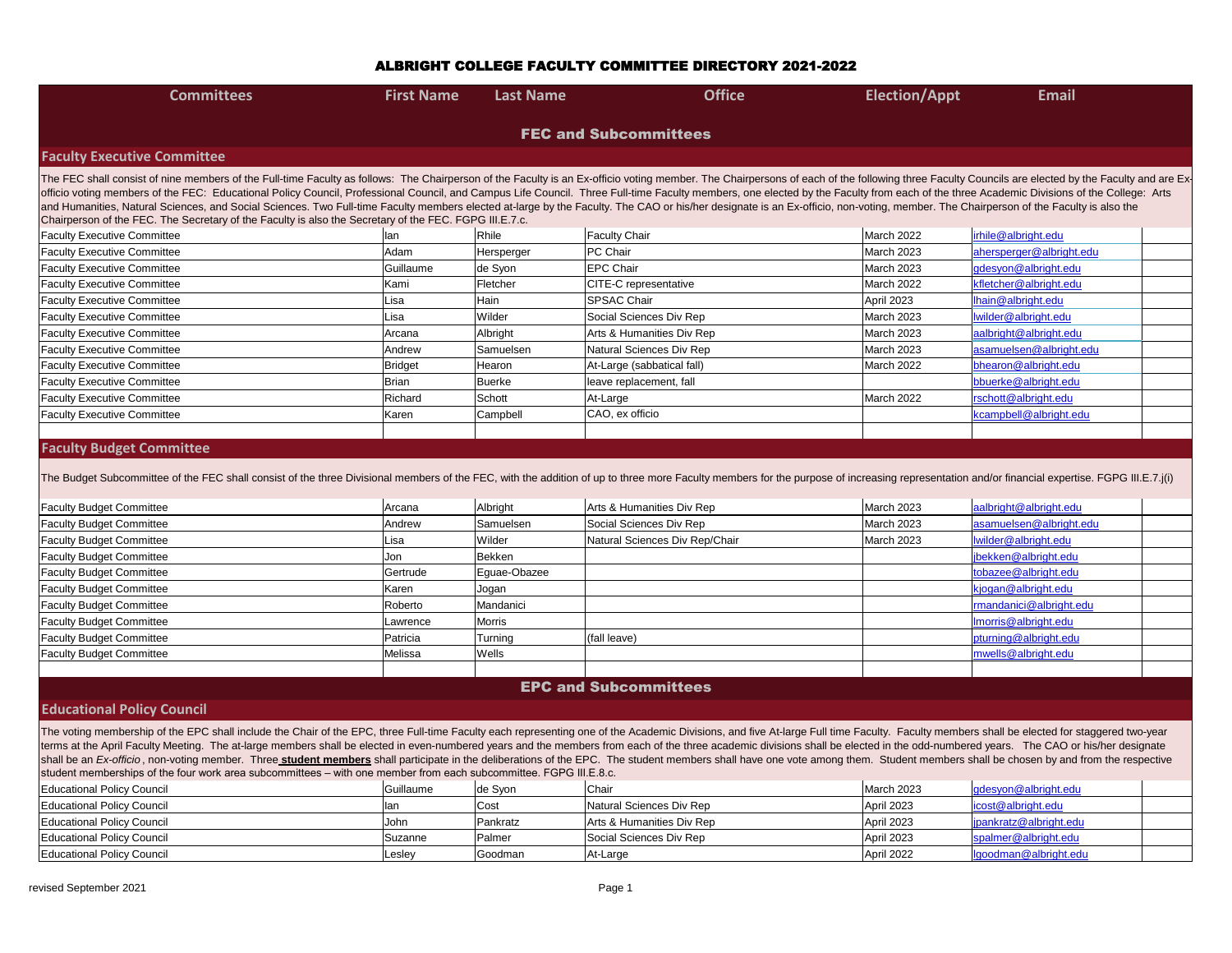| <b>Committees</b>                                                                                                                                                                                                                                                                                                                                                                 | <b>First Name</b> | <b>Last Name</b> | <b>Office</b>           | <b>Election/Appt</b> | <b>Email</b>                     |
|-----------------------------------------------------------------------------------------------------------------------------------------------------------------------------------------------------------------------------------------------------------------------------------------------------------------------------------------------------------------------------------|-------------------|------------------|-------------------------|----------------------|----------------------------------|
| <b>Educational Policy Council</b>                                                                                                                                                                                                                                                                                                                                                 | Jennifer          | Koosed           | At-Large                | April 2022           | jkoosed@albright.edu             |
| <b>Educational Policy Council</b>                                                                                                                                                                                                                                                                                                                                                 | David             | Osgood           | At-Large                | April 2022           | dosgood@albright.edu             |
| <b>Educational Policy Council</b>                                                                                                                                                                                                                                                                                                                                                 | Matthew           | Sonntag          | At-Large                | April 2022           | msonntag@albright.edu            |
| <b>Educational Policy Council</b>                                                                                                                                                                                                                                                                                                                                                 | Rodney            | Warfield         | At-Large                | April 2022           | rwarfield@albright.edu           |
| <b>Educational Policy Council</b>                                                                                                                                                                                                                                                                                                                                                 | Karen             | Campbell         | ex-officio              |                      | kcampbell@albright.edu           |
| <b>Educational Policy Council</b>                                                                                                                                                                                                                                                                                                                                                 | Nicole            | Blair            | Student                 |                      | nicole.blair001@albright.edu     |
| <b>Educational Policy Council</b>                                                                                                                                                                                                                                                                                                                                                 | Marissa           | Hazzard          | Student                 |                      | marissa.hazzard001@albright.edu  |
| <b>Educational Policy Council</b>                                                                                                                                                                                                                                                                                                                                                 | Emily             | Stragapede       | Student                 |                      | emily.stragapede001@albright.edu |
| Each subcommittee shall manage one particular area of educational oversight in the areas of: undergraduate and graduate curriculum, graduate program policies, enrollment, and information. FGPG III.E.8.j. (p 17).                                                                                                                                                               |                   |                  |                         |                      |                                  |
|                                                                                                                                                                                                                                                                                                                                                                                   |                   |                  |                         |                      |                                  |
| <b>Curriculum Development Committee</b>                                                                                                                                                                                                                                                                                                                                           |                   |                  |                         |                      |                                  |
| The FEC shall appoint three to five Faculty members to the subcommittee at least one of whom is a member of the EPC who, when it is possible, serves as chair. Three student members, appointed by the SGA shall share one vot<br>them. In addition, the Registrar Chair of Library Services and CAO or his/her designate shall be Ex-officio non-voting members. FGPG III.E.8.n. |                   |                  |                         |                      |                                  |
| Curriculum Development Committee                                                                                                                                                                                                                                                                                                                                                  | Susan             | Seidenstricker   | Convenor                |                      | sseidenstricker@albright.edu     |
| Curriculum Development Committee                                                                                                                                                                                                                                                                                                                                                  | Dahlia            | Al-Habieli       |                         |                      | dalhabieli@albright.edu          |
| Curriculum Development Committee                                                                                                                                                                                                                                                                                                                                                  | Joycelyn          | Burdett          |                         |                      | burdett@albright.edu             |
| Curriculum Development Committee                                                                                                                                                                                                                                                                                                                                                  | Julia             | <b>Matthews</b>  |                         |                      | imatthews@albright.edu           |
| Curriculum Development Committee                                                                                                                                                                                                                                                                                                                                                  | Hayley            | Munir            |                         |                      | hmunir@albright.edu              |
| Curriculum Development Committee                                                                                                                                                                                                                                                                                                                                                  | Erin              | Ventresca        |                         |                      | eventresca@albright.edu          |
| Curriculum Development Committee                                                                                                                                                                                                                                                                                                                                                  | Allen M           | Taylor           | Registrar, ex-officio   |                      | amtaylor@albright.edu            |
| Curriculum Development Committee                                                                                                                                                                                                                                                                                                                                                  | Sandy             | Stump            | Library rep, ex-officio |                      | sstump@albright.edu              |
| <b>Curriculum Development Committee</b>                                                                                                                                                                                                                                                                                                                                           | Karen             | Campbell         | ex-officio              |                      | kcampbell@albright.edu           |
| Curriculum Development Committee                                                                                                                                                                                                                                                                                                                                                  | Katherine         | Donner           | Student                 |                      | katherine.donner001@albright.edu |
| <b>Curriculum Development Committee</b>                                                                                                                                                                                                                                                                                                                                           | Alexis            | Mahon            | Student                 |                      | alexis.mahon001@albright.edu     |
| Curriculum Development Committee                                                                                                                                                                                                                                                                                                                                                  | Reem              | Shadid           | Student                 |                      | reem.shadid001@albright.edu      |
|                                                                                                                                                                                                                                                                                                                                                                                   |                   |                  |                         |                      |                                  |
| <b>Graduate Advisory Council</b>                                                                                                                                                                                                                                                                                                                                                  |                   |                  |                         |                      |                                  |
| The FEC shall appoint approxiamately twelve members from the different academic divisions. The Graduate Dean and chair of the education department shall be voting ex-officio members.                                                                                                                                                                                            |                   |                  |                         |                      |                                  |
| Graduate Advisory Council                                                                                                                                                                                                                                                                                                                                                         | Pamela            | Artz             |                         |                      | partz@albright.edu               |
| Graduate Advisory Council                                                                                                                                                                                                                                                                                                                                                         | Don               | Baldridge        |                         |                      | mbaldridge@albright.edu          |
| Graduate Advisory Council                                                                                                                                                                                                                                                                                                                                                         | Jon               | Bekken           |                         |                      | jbekken@albright.edu             |
| Graduate Advisory Council                                                                                                                                                                                                                                                                                                                                                         | Charles           | <b>Brown</b>     |                         |                      | cbrown@albright.edu              |
| <b>Graduate Advisory Council</b>                                                                                                                                                                                                                                                                                                                                                  | Matthew           | Garrison         |                         |                      | mgarrison@albright.edu           |
| <b>Graduate Advisory Council</b>                                                                                                                                                                                                                                                                                                                                                  | Lisa              | Hain             |                         |                      | lhain@albright.edu               |
| <b>Graduate Advisory Council</b>                                                                                                                                                                                                                                                                                                                                                  | Karen             | Jogan            |                         |                      | kjogan@albright.edu              |
| Graduate Advisory Council                                                                                                                                                                                                                                                                                                                                                         | Roberto           | Mandanici        |                         |                      | rmandanici@albright.edu          |
| <b>Graduate Advisory Council</b>                                                                                                                                                                                                                                                                                                                                                  | A.J.              | Merlino          |                         |                      | amerlino@albright.edu            |
| <b>Graduate Advisory Council</b>                                                                                                                                                                                                                                                                                                                                                  | David             | Nawrocki         |                         |                      | dnawrocki@albright.edu           |
| Graduate Advisory Council                                                                                                                                                                                                                                                                                                                                                         | Susan             | Seidenstricker   |                         |                      | sseidenstricker@albright.edu     |
| <b>Graduate Advisory Council</b>                                                                                                                                                                                                                                                                                                                                                  | <b>Boris</b>      | Vilic            | ex-officio, Dean of SPS |                      | bvilic@albright.edu              |
|                                                                                                                                                                                                                                                                                                                                                                                   |                   |                  |                         |                      |                                  |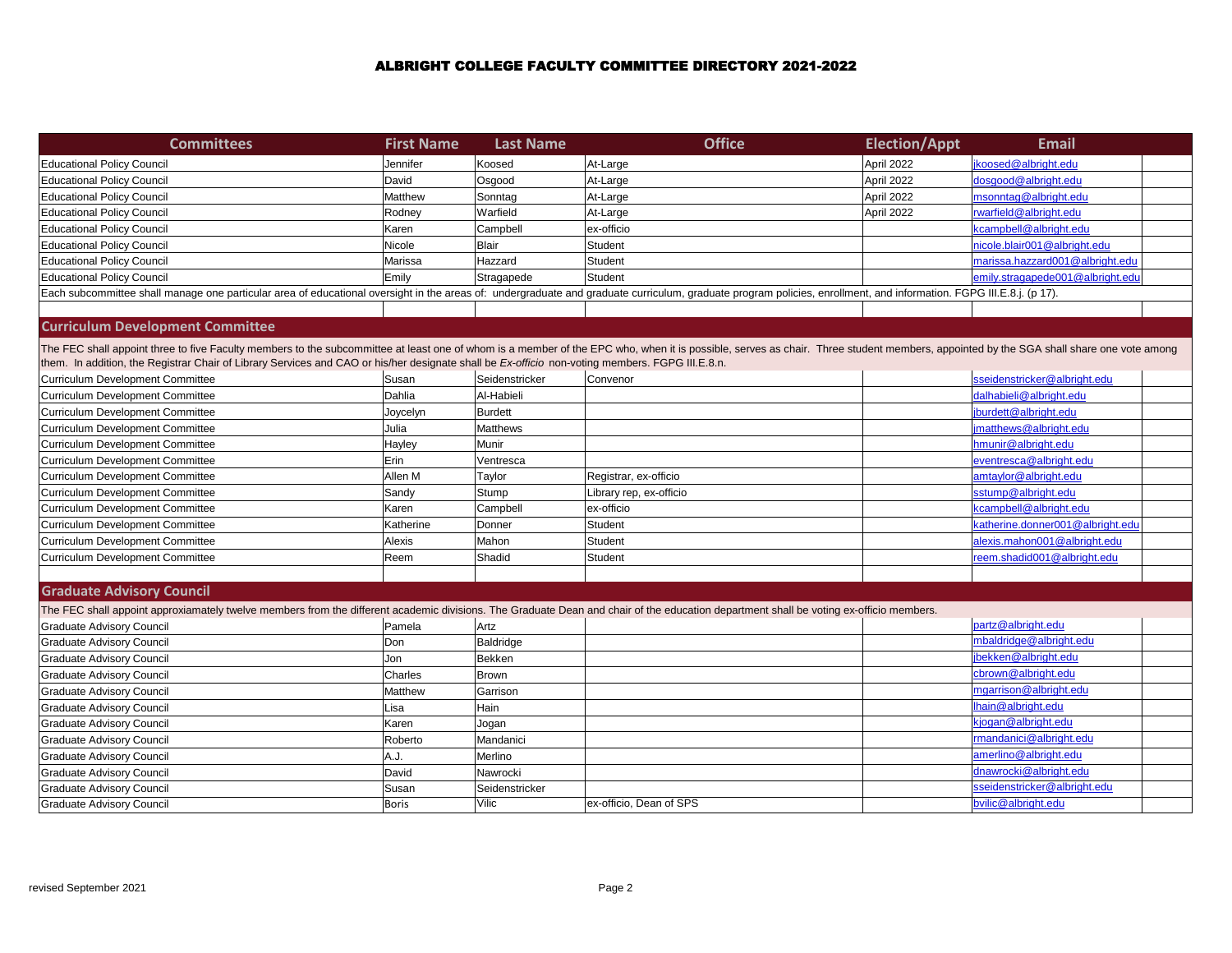| <b>Committees</b>                                                                                                                                                                                                                                                                                                                                                                                      | <b>First Name</b> | <b>Last Name</b> | <b>Office</b>                                    | <b>Election/Appt</b> | <b>Email</b>                     |
|--------------------------------------------------------------------------------------------------------------------------------------------------------------------------------------------------------------------------------------------------------------------------------------------------------------------------------------------------------------------------------------------------------|-------------------|------------------|--------------------------------------------------|----------------------|----------------------------------|
| <b>Graduate Advisory Council</b>                                                                                                                                                                                                                                                                                                                                                                       | Rodney            | Warfield         | ex-officio, Chair of Education                   |                      | rwarfield@labright.edu           |
|                                                                                                                                                                                                                                                                                                                                                                                                        |                   |                  |                                                  |                      |                                  |
| (Faculty) Enrollment Management Committee                                                                                                                                                                                                                                                                                                                                                              |                   |                  |                                                  |                      |                                  |
| Between six and ten Faculty members appointed by the FEC. Three student members, appointed by the SGA shall share one vote among them. In addition, the Registrar, Vice President for Enrollment Management or Director of<br>Admissions, CAO or his/her designate, Vice President and Dean of Student Affairs, and Director of Financial Aid shall be Ex-officio non-voting members. FGPG III.8.p.(i) |                   |                  |                                                  |                      |                                  |
| <b>Faculty) Enrollment Management Committee</b>                                                                                                                                                                                                                                                                                                                                                        | Adam              | Owenz            | convener                                         |                      | aowenz@albright.edu              |
| <b>Faculty) Enrollment Management Committee</b>                                                                                                                                                                                                                                                                                                                                                        | Doreen            | Burdalski        |                                                  |                      | dburdalski@albright.edu          |
| Faculty) Enrollment Management Committee                                                                                                                                                                                                                                                                                                                                                               | Denise            | Greenwood        |                                                  |                      | dgreenwood@albright.edu          |
| <b>Faculty) Enrollment Management Committee</b>                                                                                                                                                                                                                                                                                                                                                        | <b>Brenda</b>     | Ingram-Wallace   |                                                  |                      | bingramwallace@albright.edu      |
| <b>Faculty) Enrollment Management Committee</b>                                                                                                                                                                                                                                                                                                                                                        | Abby              | McGovern         |                                                  |                      | amcgovern@albright.edu           |
| Faculty) Enrollment Management Committee                                                                                                                                                                                                                                                                                                                                                               | Maria             | Melendez         |                                                  |                      | mmelendez@albright.edu           |
| <b>Faculty) Enrollment Management Committee</b>                                                                                                                                                                                                                                                                                                                                                        | Lawrence          | <b>Morris</b>    |                                                  |                      | Imorris@albright.edu             |
| <b>Faculty) Enrollment Management Committee</b>                                                                                                                                                                                                                                                                                                                                                        | Kennon            | Rice             |                                                  |                      | krice@albright.edu               |
| <b>Faculty) Enrollment Management Committee</b>                                                                                                                                                                                                                                                                                                                                                        | Allen M           | Taylor           | Registrar, ex officio                            |                      | amtaylor@albright.edu            |
| Faculty) Enrollment Management Committee                                                                                                                                                                                                                                                                                                                                                               | Dwayne            | Walker           | VP of Enrollment Management, ex officio          |                      | dwalker@albright.edu             |
| <b>Faculty) Enrollment Management Committee</b>                                                                                                                                                                                                                                                                                                                                                        | Anne              | Coleman          | Assistant Provost, ex officio                    |                      | acoleman@albright.edu            |
| <b>Faculty) Enrollment Management Committee</b>                                                                                                                                                                                                                                                                                                                                                        | Michele           | Cramer           | Ex-officio, Director of Student Academic Success |                      | mcramer@albright.edu             |
| <b>Faculty) Enrollment Management Committee</b>                                                                                                                                                                                                                                                                                                                                                        | Suzanne           | Sparrow          | Director of Financial Aid, ex officio            |                      | ssparrow@albright.edu            |
| Faculty) Enrollment Management Committee                                                                                                                                                                                                                                                                                                                                                               | Sherry            | Young            | Director of Disability Services, ex officio      |                      | syoung@albright.edu              |
| Faculty) Enrollment Management Committee                                                                                                                                                                                                                                                                                                                                                               | Karen             | Campbell         | Provost, ex officio                              |                      | kcampbell@alblright.edu          |
| <b>Faculty) Enrollment Management Committee</b>                                                                                                                                                                                                                                                                                                                                                        | Becki             | Achey            | Dean of Student Affairs                          |                      | bachey@albright.edu              |
| <b>Faculty) Enrollment Management Committee</b>                                                                                                                                                                                                                                                                                                                                                        | Jennifer          | Williamson       | Director of Admissions or delegate, ex officio   |                      | jwilliamson@albright.edu         |
| <b>Faculty) Enrollment Management Committee</b>                                                                                                                                                                                                                                                                                                                                                        | Hannah            | Plowmaker        | Student                                          |                      | hannah.plowmaker001@albright.edu |
| <b>Faculty) Enrollment Management Committee</b>                                                                                                                                                                                                                                                                                                                                                        | Katherine         | Donner           | Student                                          |                      | katherine.donner001@albright.edu |
| <b>Faculty) Enrollment Management Committee</b>                                                                                                                                                                                                                                                                                                                                                        | Kellyanne         | Wilson           | Student                                          |                      | kellyanne.wilson001@albright.edu |
|                                                                                                                                                                                                                                                                                                                                                                                                        |                   |                  |                                                  |                      |                                  |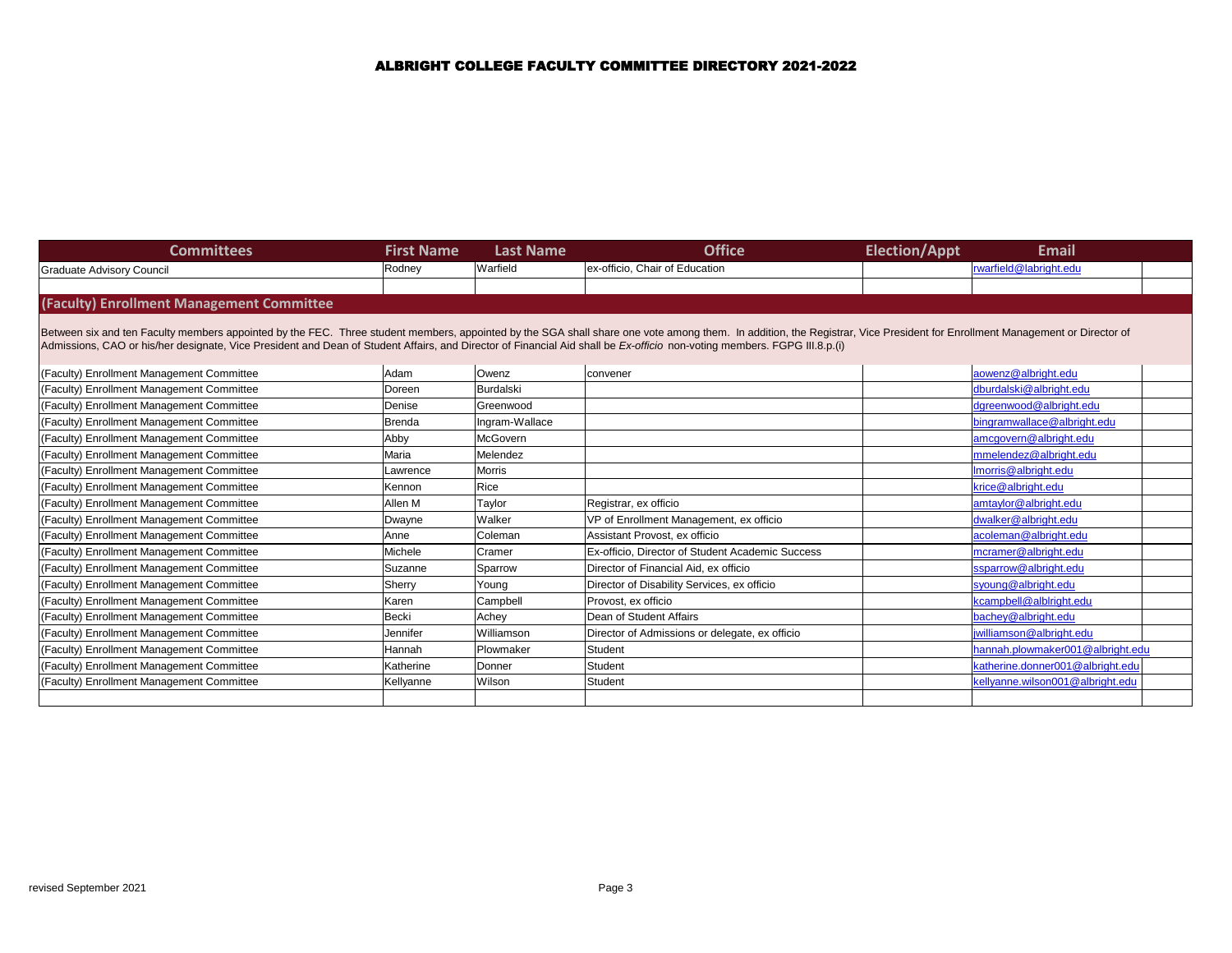| <b>Committees</b>                                                                                                                                                                                                              | <b>First Name</b> | <b>Last Name</b> | <b>Office</b>                               | <b>Election/Appt</b> | <b>Email</b>                     |
|--------------------------------------------------------------------------------------------------------------------------------------------------------------------------------------------------------------------------------|-------------------|------------------|---------------------------------------------|----------------------|----------------------------------|
| <b>Information Development Committee</b>                                                                                                                                                                                       |                   |                  |                                             |                      |                                  |
| Six Faculty members appointed by the FEC, at least one of whom is a member of the EPC who serves as liaison to the EPC. One Faculty member of the IDC shall be appointed as chair by the FEC. Up to three student members, and |                   |                  |                                             |                      |                                  |
| by the SGA, shall share one vote among them. In addition, the Chair of Library Services and the Director of Institutional Technology Services shall be an Ex-officio non-voting members. FGPG III.9.q.(i).                     |                   |                  |                                             |                      |                                  |
| nformation Development Committee                                                                                                                                                                                               | <b>Charles</b>    | Brown            | Convener                                    |                      | cbrown@albright.edu              |
| nformation Development Committee                                                                                                                                                                                               | Don               | Baldridge        |                                             |                      | mbaldridge@albright.edu          |
| nformation Development Committee                                                                                                                                                                                               | David             | Nawrocki         |                                             |                      | dnawrocki@albright.edu           |
| nformation Development Committee                                                                                                                                                                                               | Andrew            | Junikiewicz      |                                             |                      | ajunikiewicz@albright.edu        |
| nformation Development Committee                                                                                                                                                                                               | Newton            | Perrin           |                                             |                      | nperrin@albright.edu             |
| nformation Development Committee                                                                                                                                                                                               | <b>Bonnie</b>     | Rohde            |                                             |                      | brohde@albright.edu              |
| nformation Development Committee                                                                                                                                                                                               | Brian             | Gall             | ex officio                                  |                      | bgall@albright.edu               |
| nformation Development Committee                                                                                                                                                                                               | Jason             | Hoerr            | ex officio - DSI                            |                      | jhoerr@albright.edu              |
| nformation Development Committee                                                                                                                                                                                               | Sandy             | Stump            | ex officio - library                        |                      | stump@albright.edu               |
| nformation Development Committee                                                                                                                                                                                               | Haja              | Kargbo           | Student                                     |                      | haja.kargbo001@albright.edu      |
| nformation Development Committee                                                                                                                                                                                               | Katie             | Ayala            | Student                                     |                      | katie.ayala001@albright.edu      |
| nformation Development Committee                                                                                                                                                                                               | Alexis            | Mahon            | Student                                     |                      | alexis.mahon001@albright.edu     |
|                                                                                                                                                                                                                                |                   |                  |                                             |                      |                                  |
| <b>General Education Committee</b>                                                                                                                                                                                             |                   |                  |                                             |                      |                                  |
| Membership: Three full-time faculty members, representing the three divisions, who each have one vote. Term of office is two years with the right of election for one consecutive term. Elections at April Faculty Meeting. Th |                   |                  |                                             |                      |                                  |
| assigned by SGA who share one vote. Director of the Experience Program and FYS Coordinator are voting members. Associate Provost and Dean for Academic Affairs is ex officio nonvoting member.                                 |                   |                  |                                             |                      |                                  |
| <b>General Education Committee</b>                                                                                                                                                                                             | Kate              | Lehman           | Arts & Humanities Rep.                      | April 2023           | klehman@albright.edu             |
| <b>General Education Committee</b>                                                                                                                                                                                             | Michael           | Armato           | Social Sciences Rep.                        | April 2023           | marmato@albright.edu             |
| <b>General Education Committee</b>                                                                                                                                                                                             | Bryce             | Brylawski        | Natural Sciences Rep.                       | April 2023           | bbrylawski@albright.edu          |
| <b>General Education Committee</b>                                                                                                                                                                                             | Melissa           | Katz             | <b>Experience Director</b>                  |                      | mkatz@albright.edu               |
| <b>General Education Committee</b>                                                                                                                                                                                             | Adam              | John             | Chair                                       | March 2023           | ajohn@albright.edu               |
| <b>General Education Committee</b>                                                                                                                                                                                             | Rob               | Seesengood       | Assoc Dean of Gen Ed and First-Yr Exp       |                      | rseesengood@albright.edu         |
| <b>General Education Committee</b>                                                                                                                                                                                             |                   |                  | ex officio (SPS general education director) |                      | lgelety@albright.edu             |
| <b>General Education Committee</b>                                                                                                                                                                                             | Kellyanne         | Wilson           | Student                                     |                      | kellyanne.wilson001@albright.edu |
| <b>General Education Committee</b>                                                                                                                                                                                             | Haja              | Kargbo           | Student                                     |                      | haja.kargbo001@albright.edu      |
| <b>General Education Committee</b>                                                                                                                                                                                             | Hannah            | Plowmaker        | Student                                     |                      | hannah.plowmaker001@albright.e   |
|                                                                                                                                                                                                                                |                   |                  |                                             |                      |                                  |
| <b>Undergraduate Research Committee</b>                                                                                                                                                                                        |                   |                  |                                             |                      |                                  |
| Membership: It would be optimal to have an equal representation between the three divisions of the college(including the UGR who serves as chair) for a total of nine members. This should yield sufficient breadth of interes |                   |                  |                                             |                      |                                  |
| aid in the scoring an final awarding of ACRE awards. Other membership includes the director of the Experience Program who is appointed by the Provost. The chair and at-large memebers are appointed. It would also be benefic |                   |                  |                                             |                      |                                  |
| one cross appointment with the EPC.                                                                                                                                                                                            |                   |                  |                                             |                      |                                  |
| Undergraduate Research Committee                                                                                                                                                                                               | Matthew           | Fotis            | Director/Chair                              |                      | mfotis@albright.edu              |
| Undergraduate Research Committee                                                                                                                                                                                               | Julia             | Heberle          | Honors Program Director                     |                      | jheberle@albright.edu            |
| Undergraduate Research Committee                                                                                                                                                                                               | Katherine         | Brown            |                                             |                      | kbrown@albright.edu              |
| Undergraduate Research Committee                                                                                                                                                                                               | Michael           | D'Errico         |                                             |                      | mderrico@albright.edu            |
| Undergraduate Research Committee                                                                                                                                                                                               | Christian         | Hamann           |                                             |                      | chamann@albright.edu             |
| Undergraduate Research Committee                                                                                                                                                                                               | Nathan            | Henceroth        |                                             |                      | nhenceroth@albright.edu          |
| Undergraduate Research Committee                                                                                                                                                                                               | Nicholas          | Piro             |                                             |                      | npiro@albright.edu               |
| Undergraduate Research Committee                                                                                                                                                                                               | Paula             | Trimpey          |                                             |                      | ptrimpey@albright.edu            |
| Undergraduate Research Committee                                                                                                                                                                                               | Lennie            | Amores           |                                             |                      | lamores@albright.edu             |
| Undergraduate Research Committee                                                                                                                                                                                               | Reem              | Shadid           | Student                                     |                      | john.weik001@albright.edu        |
| Undergraduate Research Committee                                                                                                                                                                                               | Regina            | <b>McCarter</b>  | Student                                     |                      | regina.mccarter001@albright.edu  |
| Undergraduate Research Committee                                                                                                                                                                                               | John              | Weik             | Student                                     |                      | john.weik001@albright.edu        |

# mbaldridge@albright.edu ajunikiewicz@albright.edu [haja.kargbo001@albright.edu](mailto:haja.kargbo001@albright.edu) katie ayala001@albright.edu [alexis.mahon001@albright.edu](mailto:alexis.mahon001@albright.edu) klehman @albright.edu marmato@albright.edu [bbrylawski@albright.edu](mailto:bbrylawski@albright.edu) [rseesengood@albright.edu](mailto:rseesengood@albright.edu) kellyanne wilson001@albright.edu [haja.kargbo001@albright.edu](mailto:haja.kargbo001@albright.edu) hannah plowmaker001@albright.edu mderrico@albright.edu chamann@albright.edu April Faculty Meeting. Three students C. Up to three student members, appointed fficient breadth of interest and expertise to ointed. It would also be beneficial to have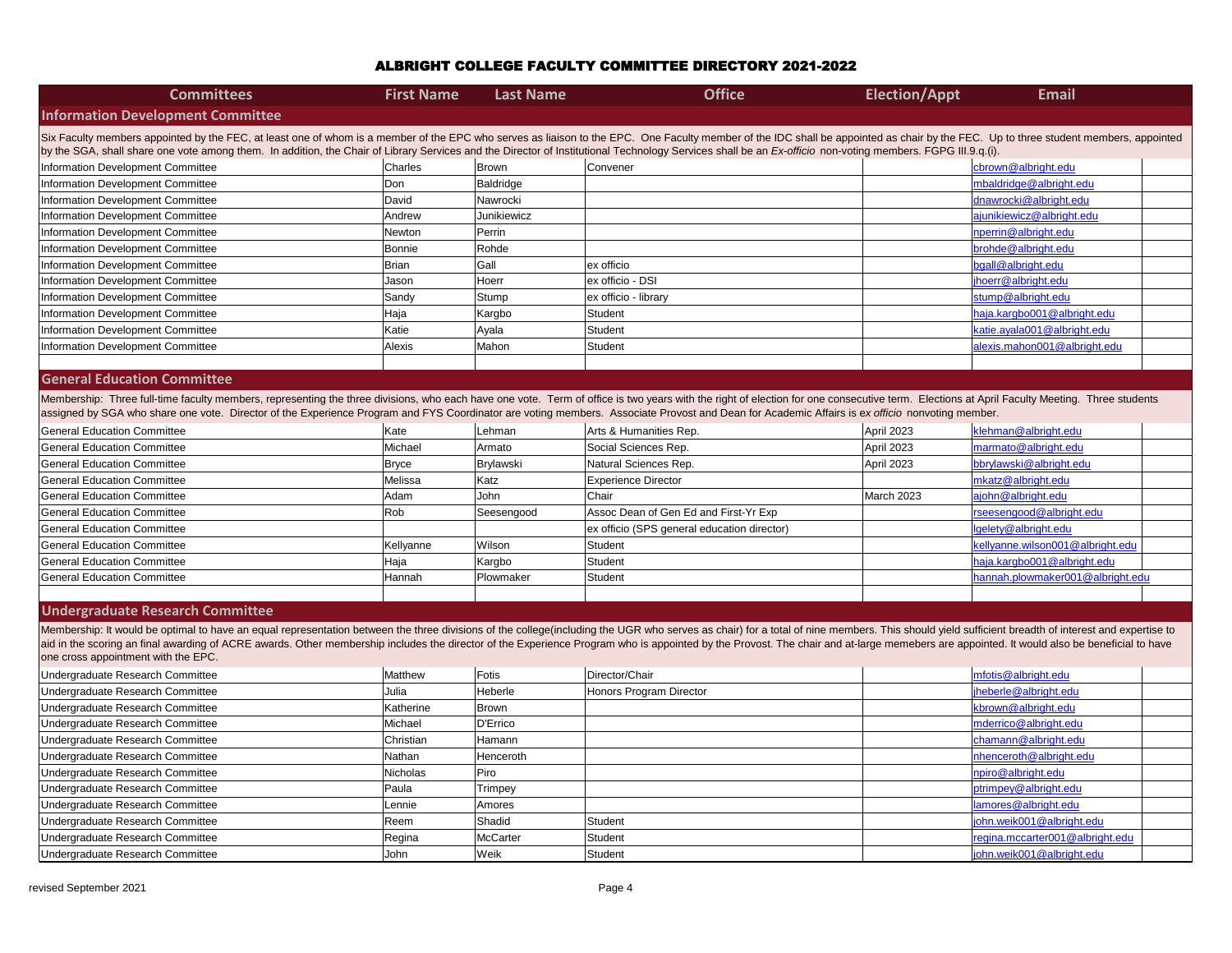| <b>Committees</b>                                                                                         | <b>First Name</b>                                                                                                                                                                                                                                                                                                                                                                                                                                                                                                                                                                                                    | <b>Last Name</b> | <b>Office</b>                   | <b>Election/Appt</b> | <b>Email</b>             |  |  |  |  |
|-----------------------------------------------------------------------------------------------------------|----------------------------------------------------------------------------------------------------------------------------------------------------------------------------------------------------------------------------------------------------------------------------------------------------------------------------------------------------------------------------------------------------------------------------------------------------------------------------------------------------------------------------------------------------------------------------------------------------------------------|------------------|---------------------------------|----------------------|--------------------------|--|--|--|--|
|                                                                                                           |                                                                                                                                                                                                                                                                                                                                                                                                                                                                                                                                                                                                                      |                  |                                 |                      |                          |  |  |  |  |
| <b>Professional Council and Subcommittees</b>                                                             |                                                                                                                                                                                                                                                                                                                                                                                                                                                                                                                                                                                                                      |                  |                                 |                      |                          |  |  |  |  |
| <b>Professional Council</b>                                                                               |                                                                                                                                                                                                                                                                                                                                                                                                                                                                                                                                                                                                                      |                  |                                 |                      |                          |  |  |  |  |
|                                                                                                           | The voting membership of the PC shall be comprised of seven Full-time Teaching Faculty, elected by the Faculty, including the Chair of the PC, three At-large Full-time Faculty members and three Full-time Faculty members ea<br>represent their respective Academic Divisions. Members shall be elected at the March Faculty Meeting with At-large elections being held in the even-numbered years and the Divisional members elected in the odd-numbered year<br>of the PC shall be a full voting member of the FEC. The CAO or her/his designate shall be an Ex-officio non-voting member. FGPG III.9.b. (p 20). |                  |                                 |                      |                          |  |  |  |  |
| <b>Professional Council</b>                                                                               | Adam                                                                                                                                                                                                                                                                                                                                                                                                                                                                                                                                                                                                                 | Hersperger       | Chair                           | March 2023           | ahersperger@albright.edu |  |  |  |  |
| <b>Professional Council</b>                                                                               | <b>Brian</b>                                                                                                                                                                                                                                                                                                                                                                                                                                                                                                                                                                                                         | Glaze            | Arts & Humanities Div Rep       | March 2023           | bglaze@albright.edu      |  |  |  |  |
| <b>Professional Council</b>                                                                               | Julia                                                                                                                                                                                                                                                                                                                                                                                                                                                                                                                                                                                                                | Heberle          | Social Sciences Div Rep         | March 2023           | jheberle@albright.edu    |  |  |  |  |
| <b>Professional Council</b>                                                                               | Christian                                                                                                                                                                                                                                                                                                                                                                                                                                                                                                                                                                                                            | Hamann           | Natural Sciences Div Rep        | March 2023           | chamann@albright.edu     |  |  |  |  |
| <b>Professional Council</b>                                                                               | Maite                                                                                                                                                                                                                                                                                                                                                                                                                                                                                                                                                                                                                | Barragan         | At-Large                        | March 2022           | mbarragan@albright.edu   |  |  |  |  |
| <b>Professional Council</b>                                                                               | Heidi                                                                                                                                                                                                                                                                                                                                                                                                                                                                                                                                                                                                                | Mau              | At-Large                        | March 2022           | hmau@albright.edu        |  |  |  |  |
| <b>Professional Council</b>                                                                               | Nicholas                                                                                                                                                                                                                                                                                                                                                                                                                                                                                                                                                                                                             | Piro             | At-Large                        | March 2022           | npiro@albright.edu       |  |  |  |  |
| <b>Professional Council</b>                                                                               | Karen                                                                                                                                                                                                                                                                                                                                                                                                                                                                                                                                                                                                                | Campbell         | ex-officio                      |                      | kcampbell@albright.edu   |  |  |  |  |
|                                                                                                           |                                                                                                                                                                                                                                                                                                                                                                                                                                                                                                                                                                                                                      |                  |                                 |                      |                          |  |  |  |  |
| <b>Multifaith Council</b>                                                                                 |                                                                                                                                                                                                                                                                                                                                                                                                                                                                                                                                                                                                                      |                  |                                 |                      |                          |  |  |  |  |
| Committee description in progress. FGPG III.10.j(ii)                                                      |                                                                                                                                                                                                                                                                                                                                                                                                                                                                                                                                                                                                                      |                  |                                 |                      |                          |  |  |  |  |
| <b>Multifaith Council</b>                                                                                 | Rev. Dr. Mel                                                                                                                                                                                                                                                                                                                                                                                                                                                                                                                                                                                                         | Sensenig         | Chaplain                        |                      | msensenig@albright.edu   |  |  |  |  |
| <b>Multifaith Council</b>                                                                                 | Rev.lbrahim                                                                                                                                                                                                                                                                                                                                                                                                                                                                                                                                                                                                          | Bangura          | Chaplain                        |                      | ibangura@albright.edu    |  |  |  |  |
| <b>Multifaith Council</b>                                                                                 | Daria                                                                                                                                                                                                                                                                                                                                                                                                                                                                                                                                                                                                                | Newfeld          | Convenor                        |                      | dnewfeld@albright.edu    |  |  |  |  |
| <b>Multifaith Council</b>                                                                                 | Midori                                                                                                                                                                                                                                                                                                                                                                                                                                                                                                                                                                                                               | Hartman          |                                 |                      | mhartman@albright.edu    |  |  |  |  |
| <b>Multifaith Council</b>                                                                                 | MeeAe                                                                                                                                                                                                                                                                                                                                                                                                                                                                                                                                                                                                                | Oh-Ranck         |                                 |                      | moh-ranck@albright.edu   |  |  |  |  |
| Multifaith Council                                                                                        | Newton                                                                                                                                                                                                                                                                                                                                                                                                                                                                                                                                                                                                               | Perrin           |                                 |                      | nperrin@albright.edu     |  |  |  |  |
| <b>Multifaith Council</b>                                                                                 | Nicholas                                                                                                                                                                                                                                                                                                                                                                                                                                                                                                                                                                                                             | Wernicki         |                                 |                      | nwernicki@albright.edu   |  |  |  |  |
| Multifaith Council                                                                                        | Marian                                                                                                                                                                                                                                                                                                                                                                                                                                                                                                                                                                                                               | Wolbers          |                                 |                      | mwolbers@albright.edu    |  |  |  |  |
| <b>Multifaith Council</b>                                                                                 |                                                                                                                                                                                                                                                                                                                                                                                                                                                                                                                                                                                                                      |                  | Student                         |                      |                          |  |  |  |  |
| <b>Multifaith Council</b>                                                                                 |                                                                                                                                                                                                                                                                                                                                                                                                                                                                                                                                                                                                                      |                  | Student                         |                      |                          |  |  |  |  |
| Multifaith Council                                                                                        |                                                                                                                                                                                                                                                                                                                                                                                                                                                                                                                                                                                                                      |                  | Student                         |                      |                          |  |  |  |  |
| Multifaith Council                                                                                        |                                                                                                                                                                                                                                                                                                                                                                                                                                                                                                                                                                                                                      |                  | Student                         |                      |                          |  |  |  |  |
| Multifaith Council                                                                                        |                                                                                                                                                                                                                                                                                                                                                                                                                                                                                                                                                                                                                      |                  | Student                         |                      |                          |  |  |  |  |
|                                                                                                           |                                                                                                                                                                                                                                                                                                                                                                                                                                                                                                                                                                                                                      |                  |                                 |                      |                          |  |  |  |  |
| <b>Athletic Advisory Committee</b>                                                                        |                                                                                                                                                                                                                                                                                                                                                                                                                                                                                                                                                                                                                      |                  |                                 |                      |                          |  |  |  |  |
| Athletic Advisory Committee                                                                               | Barton                                                                                                                                                                                                                                                                                                                                                                                                                                                                                                                                                                                                               | Thompson         | convener                        |                      | bthompson@albright.edu   |  |  |  |  |
| Athletic Advisory Committee                                                                               | Hilary                                                                                                                                                                                                                                                                                                                                                                                                                                                                                                                                                                                                               | Aquino           |                                 |                      | haquino@albright.edu     |  |  |  |  |
| Athletic Advisory Committee                                                                               | Nathan                                                                                                                                                                                                                                                                                                                                                                                                                                                                                                                                                                                                               | Henceroth        | NCAA rep/appointed by athletics |                      | nhenceroth@albright.edu  |  |  |  |  |
| Athletic Advisory Committee                                                                               | Mark                                                                                                                                                                                                                                                                                                                                                                                                                                                                                                                                                                                                                 | Lomanno          |                                 |                      | mlomanno@albright.edu    |  |  |  |  |
| Athletic Advisory Committee                                                                               | Patricia                                                                                                                                                                                                                                                                                                                                                                                                                                                                                                                                                                                                             | Turning          |                                 |                      | pturning@albright.edu    |  |  |  |  |
| Athletic Advisory Committee                                                                               | John                                                                                                                                                                                                                                                                                                                                                                                                                                                                                                                                                                                                                 | Pankratz         |                                 |                      | jpankratz@albright.edu   |  |  |  |  |
|                                                                                                           |                                                                                                                                                                                                                                                                                                                                                                                                                                                                                                                                                                                                                      |                  |                                 |                      |                          |  |  |  |  |
| <b>Honors and Awards Committee</b>                                                                        |                                                                                                                                                                                                                                                                                                                                                                                                                                                                                                                                                                                                                      |                  |                                 |                      |                          |  |  |  |  |
| The committee has 8 appointed at-large members including the convener. Committee description in progress. |                                                                                                                                                                                                                                                                                                                                                                                                                                                                                                                                                                                                                      |                  |                                 |                      |                          |  |  |  |  |
| Honors and Awards Committee                                                                               | Teresa                                                                                                                                                                                                                                                                                                                                                                                                                                                                                                                                                                                                               | Gilliams         | Convener                        |                      | tgilliams@albright.edu   |  |  |  |  |
| Honors and Awards Committee                                                                               | Carla                                                                                                                                                                                                                                                                                                                                                                                                                                                                                                                                                                                                                | Abodalo          |                                 |                      | cabodalo@albright.edu    |  |  |  |  |
| Honors and Awards Committee                                                                               | Pamela                                                                                                                                                                                                                                                                                                                                                                                                                                                                                                                                                                                                               | Artz             |                                 |                      | partz@albright.edu       |  |  |  |  |
| <b>Honors and Awards Committee</b>                                                                        | Jose                                                                                                                                                                                                                                                                                                                                                                                                                                                                                                                                                                                                                 | Aviles           |                                 |                      | javiles@albright.edu     |  |  |  |  |
| Honors and Awards Committee                                                                               | Tamara                                                                                                                                                                                                                                                                                                                                                                                                                                                                                                                                                                                                               | Black            |                                 |                      | tblack@albright.edu      |  |  |  |  |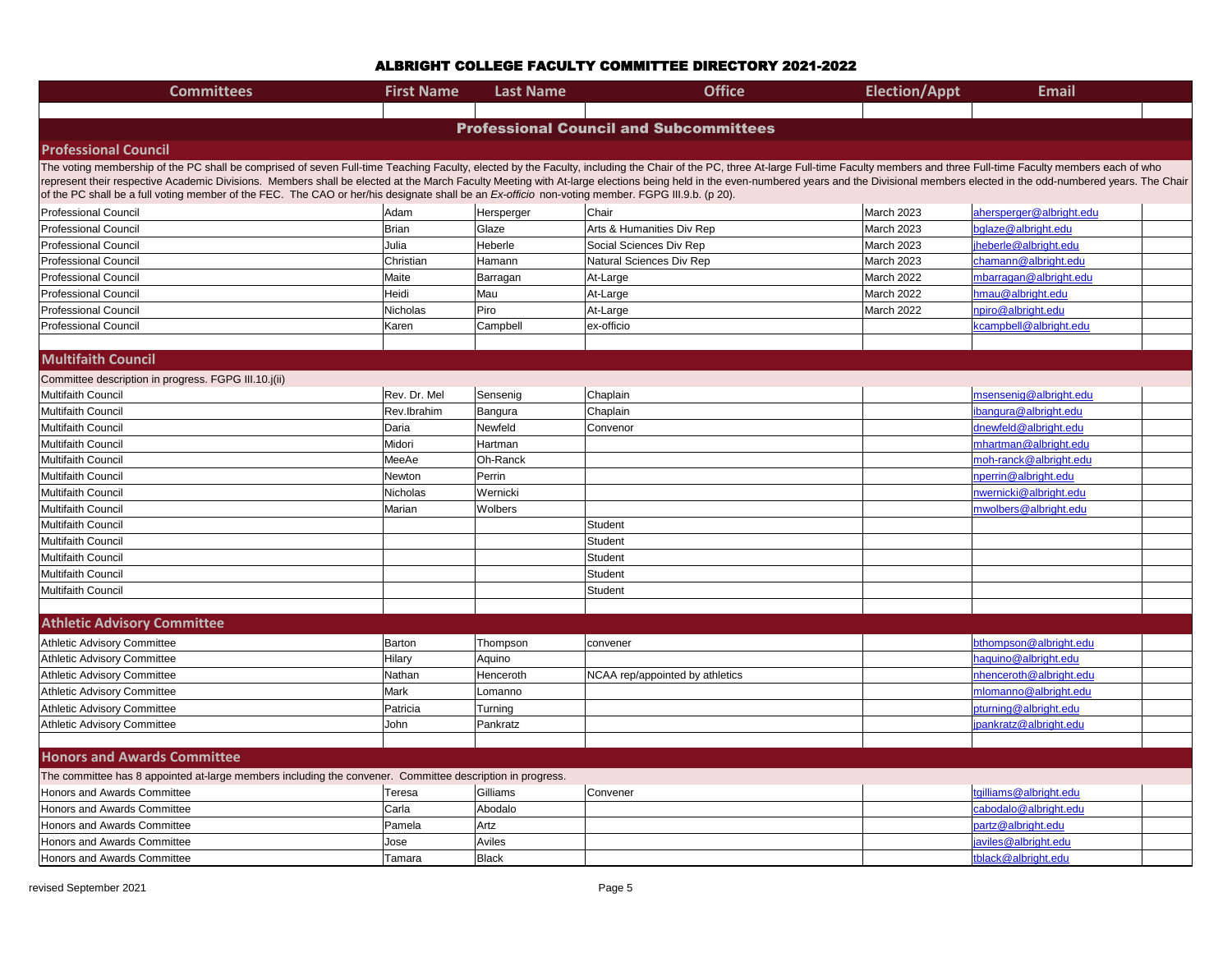| <b>Committees</b>                                                                                                                                                                                                                    | <b>First Name</b> | <b>Last Name</b> | <b>Office</b>                                       | <b>Election/Appt</b> | <b>Email</b>              |  |  |  |  |  |
|--------------------------------------------------------------------------------------------------------------------------------------------------------------------------------------------------------------------------------------|-------------------|------------------|-----------------------------------------------------|----------------------|---------------------------|--|--|--|--|--|
| <b>Honors and Awards Committee</b>                                                                                                                                                                                                   | <b>Brian</b>      | Jennings         |                                                     |                      | bjennings@albright.edu    |  |  |  |  |  |
| <b>Honors and Awards Committee</b>                                                                                                                                                                                                   | Andrew            | Junikiewicz      |                                                     |                      | ajunikiewicz@albright.edu |  |  |  |  |  |
| Honors and Awards Committee                                                                                                                                                                                                          | Kelly             | Powers           |                                                     |                      | kpowers@albright.edu      |  |  |  |  |  |
|                                                                                                                                                                                                                                      |                   |                  |                                                     |                      |                           |  |  |  |  |  |
| <b>School of Professional Studies Academic Council</b>                                                                                                                                                                               |                   |                  |                                                     |                      |                           |  |  |  |  |  |
| <b>SPS Academic Council</b>                                                                                                                                                                                                          |                   |                  |                                                     |                      |                           |  |  |  |  |  |
| (new description with grandfathered members)                                                                                                                                                                                         |                   |                  |                                                     |                      |                           |  |  |  |  |  |
| <b>SPS Academic Council</b>                                                                                                                                                                                                          | Lisa              | Hain             | Chair                                               | March 2023           | lhain@albright.edu        |  |  |  |  |  |
| <b>SPS Academic Council</b>                                                                                                                                                                                                          | Julia             | Heberle          | At-large                                            | April 2023           | jheberle@albright.edu     |  |  |  |  |  |
| <b>SPS Academic Council</b>                                                                                                                                                                                                          | Laura             | Gelety           |                                                     |                      | lgelety@albright.edu      |  |  |  |  |  |
| <b>SPS Academic Council</b>                                                                                                                                                                                                          | Melissa           | Wells            |                                                     |                      | mwells@albright.edu       |  |  |  |  |  |
| <b>SPS Academic Council</b>                                                                                                                                                                                                          | Joanne            | Weaver           |                                                     |                      | jweaver@albright.edu      |  |  |  |  |  |
| <b>SPS Academic Council</b>                                                                                                                                                                                                          | Wendy             | <b>Bartkus</b>   |                                                     |                      | wbartkus@albright.edu     |  |  |  |  |  |
| <b>SPS Academic Council</b>                                                                                                                                                                                                          | Farhad            | Saboori          | FEC appointed rep                                   | May 2022             | fsaboori@albright.edu     |  |  |  |  |  |
| <b>SPS Academic Council</b>                                                                                                                                                                                                          | <b>Boris</b>      | Vilic            | ex-officio, nonvoting, Dean of SPS                  |                      | bvilic@albright.edu       |  |  |  |  |  |
| <b>SPS Academic Council</b>                                                                                                                                                                                                          | Rodney            | Warfield         | ex-officio, voting, Coordinator of Graduate Studies |                      | rwarfield@albright.edu    |  |  |  |  |  |
| <b>SPS Academic Council</b>                                                                                                                                                                                                          | Guillaume         | de Syon          | (repesenting general education)                     |                      | gdesyon@albright.edu      |  |  |  |  |  |
| <b>SPS Academic Council</b>                                                                                                                                                                                                          |                   |                  | <b>ADP Student</b>                                  |                      |                           |  |  |  |  |  |
|                                                                                                                                                                                                                                      |                   |                  |                                                     |                      |                           |  |  |  |  |  |
|                                                                                                                                                                                                                                      |                   |                  | <b>EDUCATIONAL MANAGEMENT SUBCOMMITTEES</b>         |                      |                           |  |  |  |  |  |
| <b>College Honors Subcommittee</b>                                                                                                                                                                                                   |                   |                  |                                                     |                      |                           |  |  |  |  |  |
| The Chair/Director of the program is appointed by the Provost. Membership is by appointment via FEC. Divisional representation is desired but not mandated. Committee description in progress. Get from Governance Guide (EPC<br>8B) |                   |                  |                                                     |                      |                           |  |  |  |  |  |
| <b>College Honors Subcommittee</b>                                                                                                                                                                                                   | Arcana            | Albright         |                                                     |                      | aalbright@albright.edu    |  |  |  |  |  |
| College Honors Subcommittee                                                                                                                                                                                                          | Lisa              | Bellantoni       |                                                     |                      | Ibellantoni@albright.edu  |  |  |  |  |  |
| <b>College Honors Subcommittee</b>                                                                                                                                                                                                   | Katherine         | <b>Brown</b>     |                                                     |                      | kbrown@albright.edu       |  |  |  |  |  |
| <b>College Honors Subcommittee</b>                                                                                                                                                                                                   | Joycelyn          | <b>Burdett</b>   |                                                     |                      | jburdett@albright.edu     |  |  |  |  |  |
| College Honors Subcommittee                                                                                                                                                                                                          | Christopher       | Catone           | <b>Thesis Coordinator</b>                           |                      | ccatone@albright.edu      |  |  |  |  |  |
| <b>College Honors Subcommittee</b>                                                                                                                                                                                                   | Michael           | D'Errico         |                                                     |                      | mderrico@albright.edu     |  |  |  |  |  |
| College Honors Subcommittee                                                                                                                                                                                                          | Alan              | Dillingham       |                                                     |                      | adillingham@albright.edu  |  |  |  |  |  |
| College Honors Subcommittee                                                                                                                                                                                                          | Julia             | Heberle          | Honors Program Director                             |                      | jheberle@albright.edu     |  |  |  |  |  |
| College Honors Subcommittee                                                                                                                                                                                                          | Adam              | Owenz            |                                                     |                      | aowenz@albright.edu       |  |  |  |  |  |
| College Honors Subcommittee                                                                                                                                                                                                          | Kennon            | Rice             |                                                     |                      | krice@albright.edu        |  |  |  |  |  |
| College Honors Subcommittee                                                                                                                                                                                                          | Gwendolyn         | Seidman          |                                                     |                      | gseidman@albright.edu     |  |  |  |  |  |
| <b>College Honors Subcommittee</b>                                                                                                                                                                                                   | <b>Brittany</b>   | Shelton          |                                                     |                      | bshelton@albright.edu     |  |  |  |  |  |
| College Honors Subcommittee                                                                                                                                                                                                          | Huy               | Tran             |                                                     |                      | htran@albright.edu        |  |  |  |  |  |
|                                                                                                                                                                                                                                      |                   |                  |                                                     |                      |                           |  |  |  |  |  |
|                                                                                                                                                                                                                                      |                   |                  |                                                     |                      |                           |  |  |  |  |  |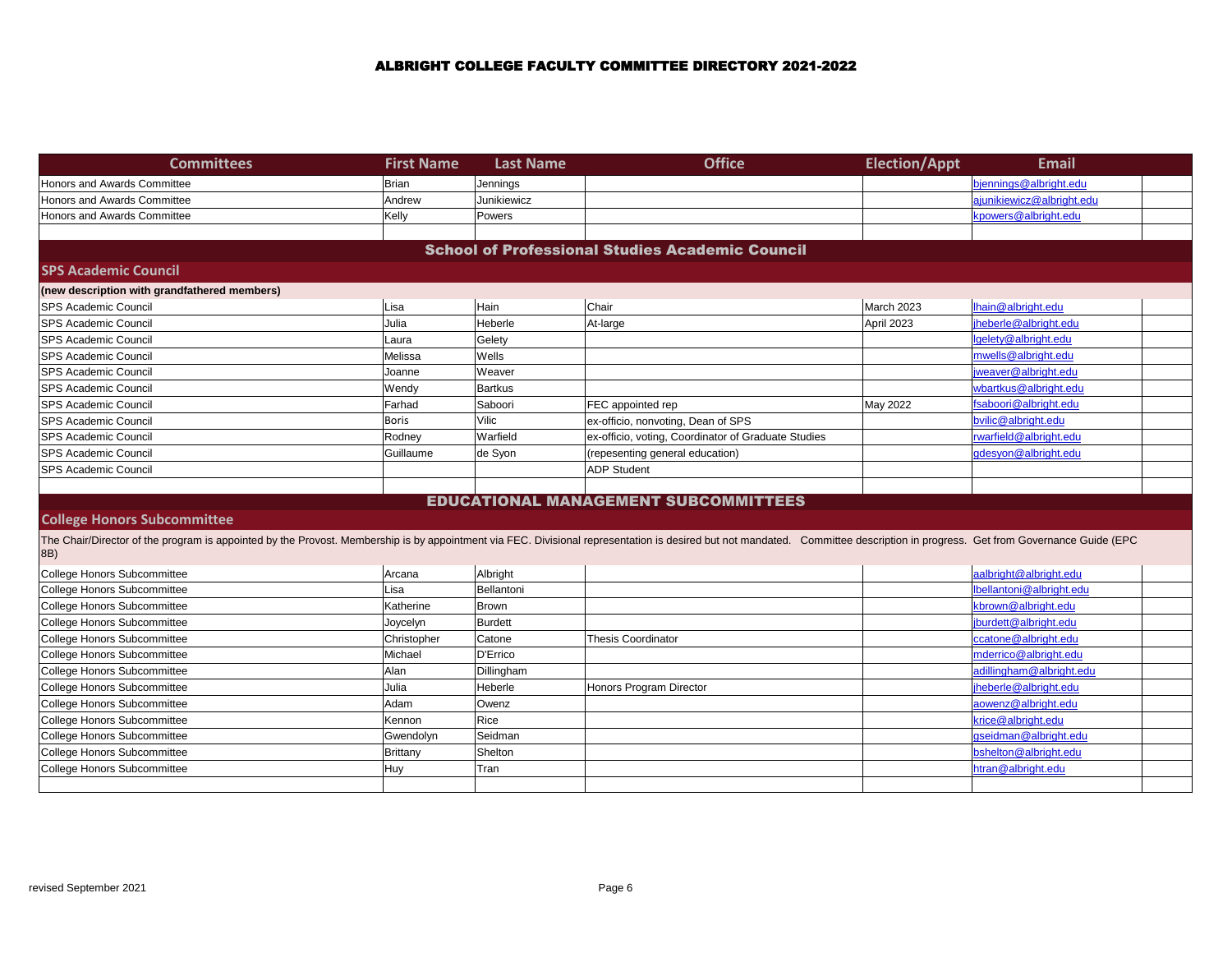The CAO shall not serve as a member of the Academic Appeals Board, and, as he/she is not a member of this judicial proceeding, will be able to assess more objectively for student and Faculty the merits of the academic case appeal. FGPG III.123.b.

| <b>Committees</b>                                                                                                                                                                                                                                                                                                                                                                                                                                               | <b>First Name</b> | <b>Last Name</b> | <b>Office</b>                     | <b>Election/Appt</b> | <b>Email</b>                 |  |  |  |
|-----------------------------------------------------------------------------------------------------------------------------------------------------------------------------------------------------------------------------------------------------------------------------------------------------------------------------------------------------------------------------------------------------------------------------------------------------------------|-------------------|------------------|-----------------------------------|----------------------|------------------------------|--|--|--|
| <b>Experience Program Subcommittee</b>                                                                                                                                                                                                                                                                                                                                                                                                                          |                   |                  |                                   |                      |                              |  |  |  |
| Eight faculty are appointed to this committee from across various disciplines. The Provost appoints a director of the Experience Program who chairs the committee. Committee description in progress.                                                                                                                                                                                                                                                           |                   |                  |                                   |                      |                              |  |  |  |
| Experience Program Subcommittee                                                                                                                                                                                                                                                                                                                                                                                                                                 | Melissa           | Katz             | chair, director                   |                      | mkatz@albright.edu           |  |  |  |
| Experience Program Subcommittee                                                                                                                                                                                                                                                                                                                                                                                                                                 | Jose              | Aviles           |                                   |                      | javiles@albright.edu         |  |  |  |
| Experience Program Subcommittee                                                                                                                                                                                                                                                                                                                                                                                                                                 | Gertrude          | Eguae-Obazee     |                                   |                      | tobazee@albright.edu         |  |  |  |
| Experience Program Subcommittee                                                                                                                                                                                                                                                                                                                                                                                                                                 | Victor            | Forte            |                                   |                      | vforte@albright.edu          |  |  |  |
| Experience Program Subcommittee                                                                                                                                                                                                                                                                                                                                                                                                                                 | Elizabeth         | Kiester          |                                   |                      | ekiester@albright.edu        |  |  |  |
| Experience Program Subcommittee                                                                                                                                                                                                                                                                                                                                                                                                                                 | Mark              | Lomanno          |                                   |                      | mlomanno@albright.edu        |  |  |  |
| Experience Program Subcommittee                                                                                                                                                                                                                                                                                                                                                                                                                                 | Nicholas          | Piro             |                                   |                      | npiro@albright.edu           |  |  |  |
| Experience Program Subcommittee                                                                                                                                                                                                                                                                                                                                                                                                                                 | Jayanthi          | Rajan            |                                   |                      | jrajan@albright.edu          |  |  |  |
| Experience Program Subcommittee                                                                                                                                                                                                                                                                                                                                                                                                                                 | Jordan            | Shomper          |                                   |                      | shomper@albright.edu         |  |  |  |
|                                                                                                                                                                                                                                                                                                                                                                                                                                                                 |                   |                  |                                   |                      |                              |  |  |  |
| <b>Health Sciences Advisory Committee</b>                                                                                                                                                                                                                                                                                                                                                                                                                       |                   |                  |                                   |                      |                              |  |  |  |
| Faculty appointed to help interview and advise pre-professional students prior to application to professional programs.                                                                                                                                                                                                                                                                                                                                         |                   |                  |                                   |                      |                              |  |  |  |
| Health Sciences Advisory Committee                                                                                                                                                                                                                                                                                                                                                                                                                              | Erin              | Ventresca        | Chair, Health Sciences Advisor    |                      | eventresca@albright.edu      |  |  |  |
| <b>Health Sciences Advisory Committee</b>                                                                                                                                                                                                                                                                                                                                                                                                                       | Hilary            | Aquino           |                                   |                      | haquino@albright.edu         |  |  |  |
| Health Sciences Advisory Committee                                                                                                                                                                                                                                                                                                                                                                                                                              | Lisa              | Bellantoni       |                                   |                      | Ibellantoni@albright.edu     |  |  |  |
| <b>Health Sciences Advisory Committee</b>                                                                                                                                                                                                                                                                                                                                                                                                                       | <b>Bryce</b>      | Brylawski        |                                   |                      | bbrylawski@albright.edu      |  |  |  |
| <b>Health Sciences Advisory Committee</b>                                                                                                                                                                                                                                                                                                                                                                                                                       | lan               | Cost             |                                   |                      | icost@albright.edu           |  |  |  |
| <b>Health Sciences Advisory Committee</b>                                                                                                                                                                                                                                                                                                                                                                                                                       | Justin            | Couchman         |                                   |                      | icouchman@albright.edu       |  |  |  |
| Health Sciences Advisory Committee                                                                                                                                                                                                                                                                                                                                                                                                                              | Keith             | Feigenson        | (spring sabbatical)               |                      | kfeigenson@albright.edu      |  |  |  |
| <b>Health Sciences Advisory Committee</b>                                                                                                                                                                                                                                                                                                                                                                                                                       | Roberto           | Mandanici        |                                   |                      | rmandanici@albright.edu      |  |  |  |
| Health Sciences Advisory Committee                                                                                                                                                                                                                                                                                                                                                                                                                              | Devon             | Mason            |                                   |                      | dmason@albright.edu          |  |  |  |
| <b>Health Sciences Advisory Committee</b>                                                                                                                                                                                                                                                                                                                                                                                                                       | Julia             | <b>Matthews</b>  |                                   |                      | imatthews@albright.edu       |  |  |  |
| Health Sciences Advisory Committee                                                                                                                                                                                                                                                                                                                                                                                                                              | Heidi             | Mau              |                                   |                      | hmau@albright.edu            |  |  |  |
| <b>Health Sciences Advisory Committee</b>                                                                                                                                                                                                                                                                                                                                                                                                                       | Abby              | McGovern         |                                   |                      | amcgovern@albright.edu       |  |  |  |
| Health Sciences Advisory Committee                                                                                                                                                                                                                                                                                                                                                                                                                              | Nicholas          | Piro             |                                   |                      | npiro@albright.edu           |  |  |  |
|                                                                                                                                                                                                                                                                                                                                                                                                                                                                 |                   |                  |                                   |                      |                              |  |  |  |
| <b>Teacher Education Committee</b>                                                                                                                                                                                                                                                                                                                                                                                                                              |                   |                  |                                   |                      |                              |  |  |  |
| The committee consists of divisional and at-large members who are appointed annually. The chair of the committee is also appointed but should be chosen from within the education faculty and in consultation with                                                                                                                                                                                                                                              |                   |                  |                                   |                      |                              |  |  |  |
| the chair of the education department. Committee description in progress.                                                                                                                                                                                                                                                                                                                                                                                       |                   |                  |                                   |                      |                              |  |  |  |
| <b>Teacher Education Committee</b>                                                                                                                                                                                                                                                                                                                                                                                                                              | Rodney            | Warfield         | Convener and Cerification Officer |                      | rwarfield@albright.edu       |  |  |  |
| <b>Teacher Education Committee</b>                                                                                                                                                                                                                                                                                                                                                                                                                              | lan               | Cost             |                                   |                      | icost@albright.edu           |  |  |  |
| <b>Teacher Education Committee</b>                                                                                                                                                                                                                                                                                                                                                                                                                              | Keith             | Feigenson        | (spring sabbatical)               |                      | kfeigenson@albright.edu      |  |  |  |
| Teacher Education Committee                                                                                                                                                                                                                                                                                                                                                                                                                                     | Richard           | Hamwi            |                                   |                      | rhamwi@albright.edu          |  |  |  |
| <b>Teacher Education Committee</b>                                                                                                                                                                                                                                                                                                                                                                                                                              | Karen             | Jogan            |                                   |                      | kjogan@albright.edu          |  |  |  |
| <b>Teacher Education Committee</b>                                                                                                                                                                                                                                                                                                                                                                                                                              | Susan             | Seidenstricker   |                                   |                      | sseidenstricker@albright.edu |  |  |  |
|                                                                                                                                                                                                                                                                                                                                                                                                                                                                 |                   |                  |                                   |                      |                              |  |  |  |
|                                                                                                                                                                                                                                                                                                                                                                                                                                                                 |                   |                  | <b>Campus-Wide Committees</b>     |                      |                              |  |  |  |
| <b>Academic Appeals Board</b>                                                                                                                                                                                                                                                                                                                                                                                                                                   |                   |                  |                                   |                      |                              |  |  |  |
|                                                                                                                                                                                                                                                                                                                                                                                                                                                                 |                   |                  |                                   |                      |                              |  |  |  |
| The membership of the Academic Appeals Board shall be five Full-time Faculty members and five students. The Faculty members are elected for staggered two-year terms at the September Faculty Meeting. One Faculty member shal<br>elected from each of the three Academic Divisions in the odd numbered years and two Faculty members shall be elected "At-large" in the even numbered years. The Student Government Association shall appoint the five student |                   |                  |                                   |                      |                              |  |  |  |

| Academic<br>Appeals Board<br>annaak : | <sup>I</sup> Steve | 100 <sub>on</sub><br><b>INIGALI</b> | l Sciences Div Rep<br>Natu | September 2023 | $\mathsf{Im}\epsilon$ |
|---------------------------------------|--------------------|-------------------------------------|----------------------------|----------------|-----------------------|
|                                       |                    |                                     |                            |                |                       |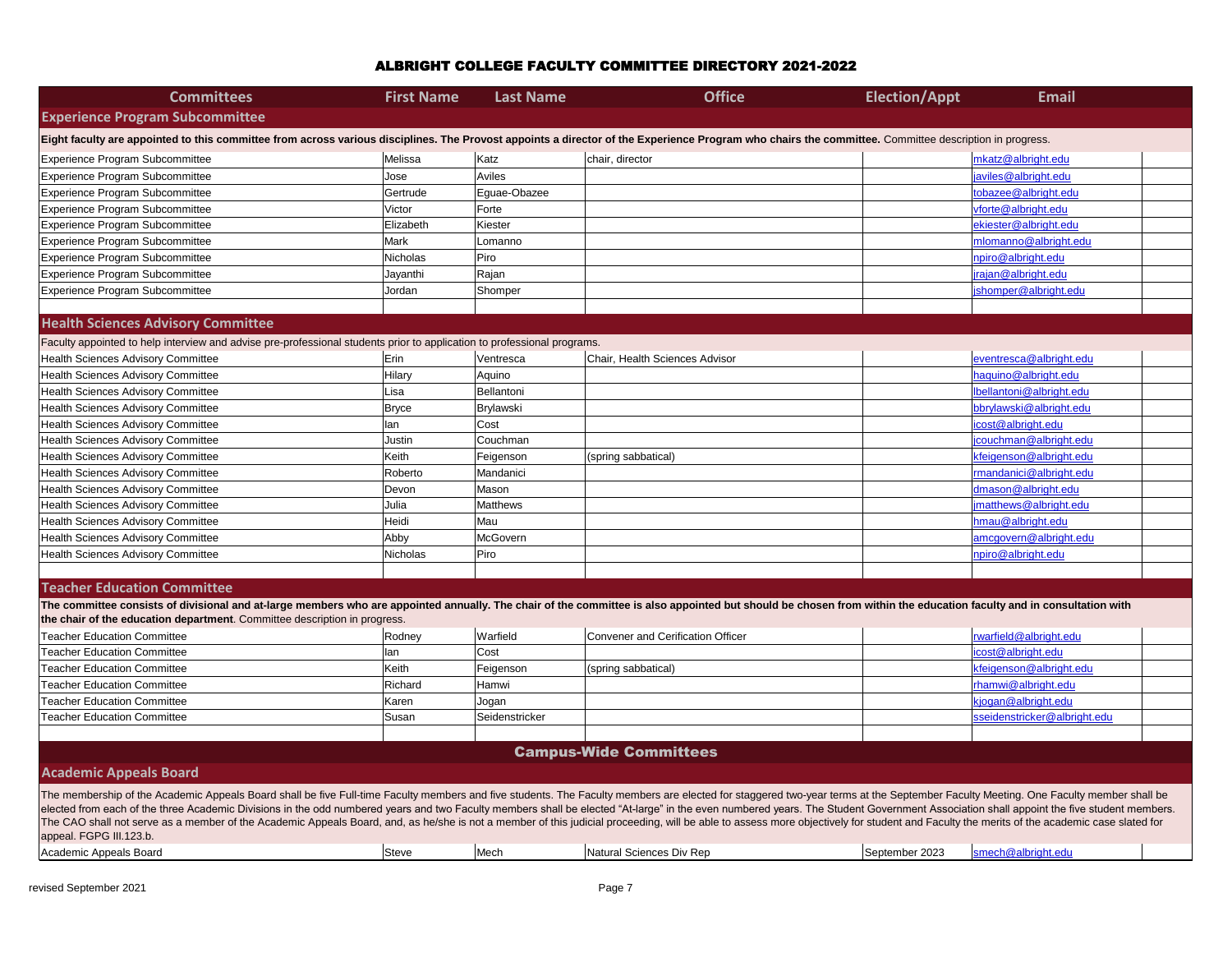| <b>Committees</b>      | <b>First Name</b> | Last Name      | <b>Office</b>             | <b>Election/Appt</b> | <b>Email</b>                     |
|------------------------|-------------------|----------------|---------------------------|----------------------|----------------------------------|
| Academic Appeals Board | Katherine         | Brown          | Arts & Humanities Div Rep | September 2023       | kbrown@albright.edu              |
| Academic Appeals Board | Andrew            | Junikiewicz    | Social Sciences Div Rep   | September 2023       | ajunikiewicz@albright.edu        |
| Academic Appeals Board | Brenda            | Ingram-Wallace | At-Large                  | September 2022       | bingramwallace@albright.edu      |
| Academic Appeals Board | Lesely            | Goodman        | At-Large                  | September 2022       | Igoodman@albright.edu            |
| Academic Appeals Board | Emily             | Stragapede     |                           |                      | emily.stragapede001@albright.edu |
| Academic Appeals Board | Nicole            | Blair          |                           |                      | nicole.blair001@albright.edu     |
| Academic Appeals Board | John_             | Weik           |                           |                      | john.weik001@albright.edu        |
| Academic Appeals Board | Alexis            | Mahon          |                           |                      | alexis.mahon001@albright.edu     |
| Academic Appeals Board | Hannah            | Plowmaker      |                           |                      | hannah.plowmaker001@albright.edu |
|                        |                   |                |                           |                      |                                  |

#### **Animal Care and Use Committee**

| Animal Care and Use Committee | Brvce   | Brylawski       | ∣Convener                   | bbrylawski@albright.edu |
|-------------------------------|---------|-----------------|-----------------------------|-------------------------|
| Animal Care and Use Committee | Justin  | <b>Couchman</b> |                             | jcouchman@albright.edu  |
| Animal Care and Use Committee | Keith   | Feigenson       | $\vert$ (spring sabbatical) | kfeigenson@albright.edu |
| Animal Care and Use Committee | Matthew | lGarrison       |                             | mgarrison@albright.edu  |
| Animal Care and Use Committee | Hayley  | Munir           |                             | hmunir@albright.edu     |
| Animal Care and Use Committee | Barty   | Thompson        |                             | bthompson@albright.edu  |
|                               |         |                 |                             |                         |

#### **Faculty Appeals Committee**

| <b>Faculty Appeals Committee</b> | Bryce     | <b>Brylawski</b> | Natural Sciences Div Rep  | September 2023 | bbrylawski@albright.edu |
|----------------------------------|-----------|------------------|---------------------------|----------------|-------------------------|
| <b>Faculty Appeals Committee</b> | Guillaume | de Syon          | Arts & Humanities Div Rep | September 2023 | gsesyon@albright.edu    |
| <b>Faculty Appeals Committee</b> | Soma      | Ghosh            | Social Sciences Div Rep   | September 2023 | sghosh@albright.edu     |
| <b>Faculty Appeals Committee</b> | Christian | Hamann           | At-Large - Chair/Convener | September 2022 | chamann@albright.edu    |
| <b>Faculty Appeals Committee</b> | Farhad    | Saboori          | At-Large                  | September 2022 | fsaboori@albright.edu   |
|                                  |           |                  |                           |                |                         |

The membership of the Faculty Appeals Committee shall be comprised of five Full-time Faculty members. Two members shall be elected from among the At-large nominees. Three members shall from each of the three Divisions. The elections shall be held in September with the At-large members elected in even-numbered years and the Divisional members elected in odd-numbered years. having a conflict of interest with regard to an appeal shall, for that hearing and recommendation, be replaced by the most recently serving Faculty member(s) having left the Committee and not on sat Appeals Committee shall select its chair from among its members. The members of this committee should all be tenured. FGPG III.12.d.

#### **Teaching Awards Committee**

The membership consists of five appointed at-large members (at least one of which comes from outside of the natural and social science divisions) and one appointed chair. For the Col funding for projects concerning animals, the committee must also have a practicing veterinarian as well as a member of the public who is not otherwise affiliated with the College or ani description in progress.

| Committee description in progress.                  |           |                   |                            |
|-----------------------------------------------------|-----------|-------------------|----------------------------|
| Honorary Degree Committee/Teaching Awards Committee | Soma      | Ghosh<br>Convener | sghosh@albright.edu        |
| Honorary Degree Committee/Teaching Awards Committee | Susan     | Hughes            | shughes@albright.edu       |
| Honorary Degree Committee/Teaching Awards Committee | Katherine | Lehman            | klehman@albright.edu       |
| Honorary Degree Committee/Teaching Awards Committee | Heidi     | Mau               | hmau@albright.edu          |
| Honorary Degree Committee/Teaching Awards Committee | Matthew   | Sonntag           | msonntag@albright.edu      |
| Honorary Degree Committee/Teaching Awards Committee | Paula     | <b>Trimpey</b>    | ptrimpey@albright.edu      |
| Honorary Degree Committee/Teaching Awards Committee | Dylan     | Student<br>Cope   | dylan.cope001@albright.edu |
| <b>Commencement Speaker Advisory Group</b>          |           |                   |                            |
| Commencement Speaker Advisory Group                 | Tamara    | Black             | tblack@albright.edu        |
| Commencement Speaker Advisory Group                 | Marsha    | Green             | mgreen@albright.edu        |
| Commencement Speaker Advisory Group                 | John      | Pankratz          | jpankratz@albright.edu     |
| Commencement Speaker Advisory Group                 | Lesley    | Goodman           | lgoodman@albright.edu      |

| <b>Email</b>                                                                                                                                                                                                      |  |
|-------------------------------------------------------------------------------------------------------------------------------------------------------------------------------------------------------------------|--|
| brown@albright.edu                                                                                                                                                                                                |  |
| junikiewicz@albright.edu                                                                                                                                                                                          |  |
| ingramwallace@albright.edu                                                                                                                                                                                        |  |
| <u>joodman@albright.edu</u>                                                                                                                                                                                       |  |
| <u>mily.stragapede001@albright.edu</u>                                                                                                                                                                            |  |
| icole.blair001@albright.edu                                                                                                                                                                                       |  |
| <u>bhn.weik001@albright.edu</u>                                                                                                                                                                                   |  |
| lexis.mahon001@albright.edu                                                                                                                                                                                       |  |
| annah.plowmaker001@albright.edu                                                                                                                                                                                   |  |
|                                                                                                                                                                                                                   |  |
|                                                                                                                                                                                                                   |  |
| llege to be eligible for federal<br>mal research. Committee                                                                                                                                                       |  |
| <u>brylawski@albright.edu</u>                                                                                                                                                                                     |  |
| <u>couchman@albright.edu</u>                                                                                                                                                                                      |  |
| feigenson@albright.edu                                                                                                                                                                                            |  |
| ngarrison@albright.edu                                                                                                                                                                                            |  |
| munir@albright.edu                                                                                                                                                                                                |  |
| thompson@albright.edu                                                                                                                                                                                             |  |
|                                                                                                                                                                                                                   |  |
| be elected such that one member is elected<br>Members of the Faculty Appeals Committee<br>bbatical or leave of absence. The Faculty<br>brylawski@albright.edu<br><u>sesyon@albright.edu</u><br>ghosh@albright.edu |  |
| hamann@albright.edu                                                                                                                                                                                               |  |
| aboori@albright.edu                                                                                                                                                                                               |  |
|                                                                                                                                                                                                                   |  |
|                                                                                                                                                                                                                   |  |
|                                                                                                                                                                                                                   |  |
| <u>ghosh@albright.edu</u>                                                                                                                                                                                         |  |
| hughes@albright.edu                                                                                                                                                                                               |  |
| <u>lehman@albright.edu</u>                                                                                                                                                                                        |  |
| mau@albright.edu                                                                                                                                                                                                  |  |
| <u>nsonntag@albright.edu</u>                                                                                                                                                                                      |  |
| trimpey@albright.edu                                                                                                                                                                                              |  |
| ylan.cope001@albright.edu                                                                                                                                                                                         |  |
|                                                                                                                                                                                                                   |  |
|                                                                                                                                                                                                                   |  |
| <u>black@albright.edu</u>                                                                                                                                                                                         |  |
| ngreen@albright.edu                                                                                                                                                                                               |  |
| <u>ankratz@albright.edu</u>                                                                                                                                                                                       |  |
|                                                                                                                                                                                                                   |  |
| <u>joodman@albright.edu</u>                                                                                                                                                                                       |  |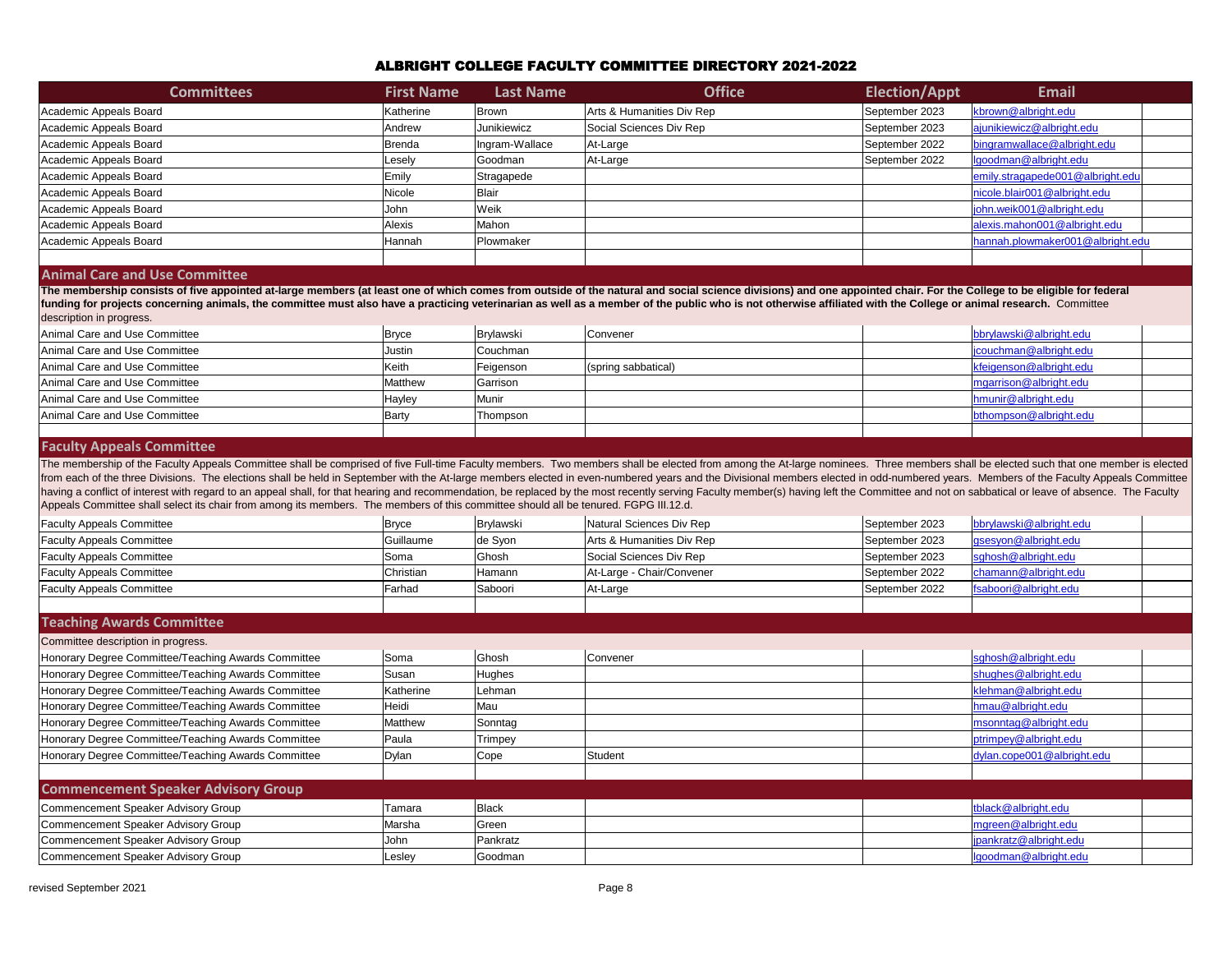| <b>Committees</b>                                                                                                                                                                                                                                                                                                                                                                                                                                                                                                                                                                                                                                                                                                 | <b>First Name</b> | <b>Last Name</b> | <b>Office</b>                                                      | <b>Election/Appt</b> | <b>Email</b>                      |
|-------------------------------------------------------------------------------------------------------------------------------------------------------------------------------------------------------------------------------------------------------------------------------------------------------------------------------------------------------------------------------------------------------------------------------------------------------------------------------------------------------------------------------------------------------------------------------------------------------------------------------------------------------------------------------------------------------------------|-------------------|------------------|--------------------------------------------------------------------|----------------------|-----------------------------------|
|                                                                                                                                                                                                                                                                                                                                                                                                                                                                                                                                                                                                                                                                                                                   |                   |                  |                                                                    |                      |                                   |
| <b>Advisory Committee on Rank &amp; Tenure</b>                                                                                                                                                                                                                                                                                                                                                                                                                                                                                                                                                                                                                                                                    | 3 year terms      |                  |                                                                    |                      |                                   |
| The membership of the ACRT consists of five Full-time members of the tenured Faculty. The members shall be elected at the April Faculty Meeting. Two members are nominated and elected at-large and three members are nominate<br>elected by division; one from each Academic Division. The Chair of the committee shall be elected by the membership of the committee. FGPG III.11.c. (p 24).                                                                                                                                                                                                                                                                                                                    |                   |                  |                                                                    |                      |                                   |
| Advisory Committee on Rank & Tenure                                                                                                                                                                                                                                                                                                                                                                                                                                                                                                                                                                                                                                                                               | Kristen           | Woodward         | Arts & Humanities Div Rep                                          | April 2024           | kwoodward@albright.edu            |
| Advisory Committee on Rank & Tenure                                                                                                                                                                                                                                                                                                                                                                                                                                                                                                                                                                                                                                                                               | Brittany          | Shelton          | Natural Sciences Div Rep                                           | April 2024           | bshelton@albright.edu             |
| Advisory Committee on Rank & Tenure                                                                                                                                                                                                                                                                                                                                                                                                                                                                                                                                                                                                                                                                               | Irene             | Langran          | Social Sciences Div Rep                                            | April 2024           | ilangran@albright.edu             |
| Advisory Committee on Rank & Tenure                                                                                                                                                                                                                                                                                                                                                                                                                                                                                                                                                                                                                                                                               | Teresa            | Gilliams         | At-large                                                           | April 2022           | tgilliams@albright.edu            |
| Advisory Committee on Rank & Tenure                                                                                                                                                                                                                                                                                                                                                                                                                                                                                                                                                                                                                                                                               | Stephen           | Mech             | At-large                                                           | April 2022           | smech@albright.edu                |
| Advisory Committee on Rank & Tenure                                                                                                                                                                                                                                                                                                                                                                                                                                                                                                                                                                                                                                                                               | Melissa           | Wells            | At-large, NTT                                                      | April 2022           | mwells@albright.edu               |
| Advisory Committee on Rank & Tenure                                                                                                                                                                                                                                                                                                                                                                                                                                                                                                                                                                                                                                                                               | Richard           | Schott           | At-large, NTT                                                      | April 2022           | rschott@albright.edu              |
| Advisory Committee on Rank & Tenure                                                                                                                                                                                                                                                                                                                                                                                                                                                                                                                                                                                                                                                                               | Karen             | Campbell         | ex officio                                                         |                      | kcampbell@albright.edu            |
|                                                                                                                                                                                                                                                                                                                                                                                                                                                                                                                                                                                                                                                                                                                   |                   |                  |                                                                    |                      |                                   |
| (Faculty) Harrassment and Abuse Committee                                                                                                                                                                                                                                                                                                                                                                                                                                                                                                                                                                                                                                                                         | 3 year terms      |                  |                                                                    |                      |                                   |
| Committee role described in Title IX policy                                                                                                                                                                                                                                                                                                                                                                                                                                                                                                                                                                                                                                                                       |                   |                  |                                                                    |                      |                                   |
| <b>Harrassment and Abuse Committee</b>                                                                                                                                                                                                                                                                                                                                                                                                                                                                                                                                                                                                                                                                            | David             | Osgood           |                                                                    |                      | April 2024 dosgood@albright.edu   |
| <b>Harrassment and Abuse Committee</b>                                                                                                                                                                                                                                                                                                                                                                                                                                                                                                                                                                                                                                                                            | Elizabeth         | Kiester          |                                                                    |                      | April 2023 ekiester@albright.edu  |
| Harrassment and Abuse Committee                                                                                                                                                                                                                                                                                                                                                                                                                                                                                                                                                                                                                                                                                   | <b>Brittany</b>   | Shelton          |                                                                    |                      | April 2024 bshelton@albright.edu  |
|                                                                                                                                                                                                                                                                                                                                                                                                                                                                                                                                                                                                                                                                                                                   |                   |                  |                                                                    |                      |                                   |
|                                                                                                                                                                                                                                                                                                                                                                                                                                                                                                                                                                                                                                                                                                                   |                   |                  | <b>Faculty Members on Administration Committees (Partial List)</b> |                      |                                   |
| <b>Assessment Committee</b>                                                                                                                                                                                                                                                                                                                                                                                                                                                                                                                                                                                                                                                                                       |                   |                  |                                                                    |                      |                                   |
| Membership will consist of: at least two student representatives recommended by the President of the SGA; five faculty (one from each academic division, one from the ADP, one liaison from the EPC), recommended by the FEC;<br>administrators including one from each administrative division of the College (5) recommended by each vice-president, the Director of Institutional Research, the Director of Assessment, liaison to the Strategic Planning Co<br>also serve as one of the VP's designee), and the Provost. All members are subject to approval by the Provost. The committee chair is (or co-chairs are) appointed by the Provost. Members serve staggered two year terms and m<br>reappointed. |                   |                  |                                                                    |                      |                                   |
| <b>Assessment Committee</b>                                                                                                                                                                                                                                                                                                                                                                                                                                                                                                                                                                                                                                                                                       | Keith             | Feigenson        | Chair (Fall, spring sabbatical)                                    |                      | kfeigenson@albright.edu           |
| <b>Assessment Committee</b>                                                                                                                                                                                                                                                                                                                                                                                                                                                                                                                                                                                                                                                                                       | Amy               | Greene           | <b>Natural Sciences</b>                                            |                      | agreene@albright.edu              |
| <b>Assessment Committee</b>                                                                                                                                                                                                                                                                                                                                                                                                                                                                                                                                                                                                                                                                                       | Jayanthi          | Rajan            | Social Sciences                                                    |                      | jrajan@albright.edu               |
| <b>Assessment Committee</b>                                                                                                                                                                                                                                                                                                                                                                                                                                                                                                                                                                                                                                                                                       | Hllary            | Aquino           | Social Sciences                                                    |                      | haquino@albright.edu              |
| <b>Assessment Committee</b>                                                                                                                                                                                                                                                                                                                                                                                                                                                                                                                                                                                                                                                                                       | Julia             | Matthews         | <b>Art and Humanities</b>                                          |                      | imatthews@albright.edu            |
| <b>Assessment Committee</b>                                                                                                                                                                                                                                                                                                                                                                                                                                                                                                                                                                                                                                                                                       | Joanne            | Weaver           | <b>ADP Representative</b>                                          |                      | jweaver@albright.edu              |
| <b>Assessment Committee</b>                                                                                                                                                                                                                                                                                                                                                                                                                                                                                                                                                                                                                                                                                       | Karen             | Campbell         | Provost                                                            |                      | kcampbell@albright.edu            |
| <b>Assessment Committee</b>                                                                                                                                                                                                                                                                                                                                                                                                                                                                                                                                                                                                                                                                                       | Dwayne            | Walker           | <b>Enrollment Management</b>                                       |                      | dwalker@albright.edu              |
| <b>Assessment Committee</b>                                                                                                                                                                                                                                                                                                                                                                                                                                                                                                                                                                                                                                                                                       | James             | <b>Bradley</b>   | Director I.R./AA/liaison Strategic Pln.                            |                      | jbradley@albright.edu             |
| <b>Assessment Committee</b>                                                                                                                                                                                                                                                                                                                                                                                                                                                                                                                                                                                                                                                                                       | <b>Rick</b>       | Melcher          | <b>Business and Finance</b>                                        |                      | rmelcher@albright.edu             |
| <b>Assessment Committee</b>                                                                                                                                                                                                                                                                                                                                                                                                                                                                                                                                                                                                                                                                                       | Suzanne           | Sparrow          | <b>Financial Aid</b>                                               |                      | ssparrow@albright.edu             |
| <b>Assessment Committee</b>                                                                                                                                                                                                                                                                                                                                                                                                                                                                                                                                                                                                                                                                                       |                   |                  | Development                                                        |                      |                                   |
| <b>Assessment Committee</b>                                                                                                                                                                                                                                                                                                                                                                                                                                                                                                                                                                                                                                                                                       | Maria             | Querry           | <b>Assessment Coordinator</b>                                      |                      | mquerry@albright.edu              |
| <b>Assessment Committee</b>                                                                                                                                                                                                                                                                                                                                                                                                                                                                                                                                                                                                                                                                                       | Samantha          | Wesner           | <b>Student and Campus Life</b>                                     |                      | swesner@albright.edu              |
| <b>Assessment Committee</b>                                                                                                                                                                                                                                                                                                                                                                                                                                                                                                                                                                                                                                                                                       | Kathrynne         | Thomas           | Student                                                            |                      | kathrynne.thomas001@albright.edu  |
| <b>Assessment Committee</b>                                                                                                                                                                                                                                                                                                                                                                                                                                                                                                                                                                                                                                                                                       | Kellyanne         | Wilson           | Student                                                            |                      | kellyanne.wilson001@albright.edu  |
|                                                                                                                                                                                                                                                                                                                                                                                                                                                                                                                                                                                                                                                                                                                   |                   |                  |                                                                    |                      |                                   |
| Council for an Inclusive, Thriving, and Equitable Community (CITE-C, faculty reps listed, appointed by president except one elected position)                                                                                                                                                                                                                                                                                                                                                                                                                                                                                                                                                                     |                   |                  |                                                                    |                      |                                   |
| Council for an Inclusive, Thriving, and Equitable Community                                                                                                                                                                                                                                                                                                                                                                                                                                                                                                                                                                                                                                                       | Kami              | Fletcher         | Faculty-elected rep                                                |                      | March 2022 kfletcher@albright.edu |
| Council for an Inclusive, Thriving, and Equitable Community                                                                                                                                                                                                                                                                                                                                                                                                                                                                                                                                                                                                                                                       | Mike              | D'Errico         |                                                                    |                      | May 2022 mderrico@albright.edu    |
| Council for an Inclusive, Thriving, and Equitable Community                                                                                                                                                                                                                                                                                                                                                                                                                                                                                                                                                                                                                                                       | Jennifer          | Koosed           |                                                                    |                      | May 2022   koosed@albright.edu    |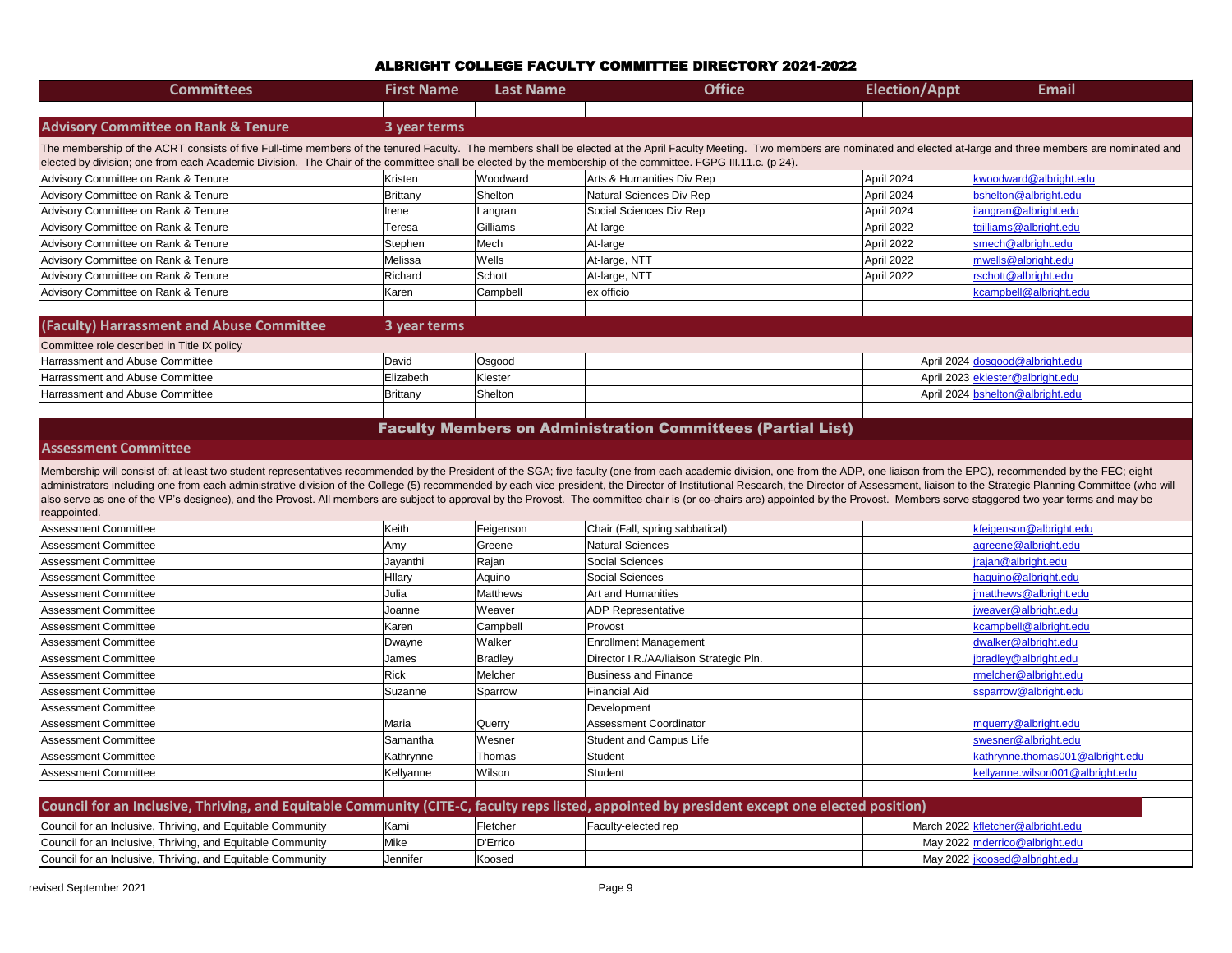| <b>Committees</b>                                                  | <b>First Name</b> | <b>Last Name</b> | <b>Office</b>                            | <b>Election/Appt</b> | <b>Email</b>                      |
|--------------------------------------------------------------------|-------------------|------------------|------------------------------------------|----------------------|-----------------------------------|
| Council for an Inclusive, Thriving, and Equitable Community        | Dahlia            | Al-Habieli       |                                          |                      | May 2023 dal-habieli@albright.edu |
| Council for an Inclusive, Thriving, and Equitable Community        | Daria             | Newfeld          |                                          |                      | May 2024 dnewfeld@albright.edu    |
| Council for an Inclusive, Thriving, and Equitable Community        | John              | Pankrtaz         |                                          |                      | May 2024 jpankratz@albright.edu   |
| Council for an Inclusive, Thriving, and Equitable Community        | Kami              | Fletcher         | (term as CITE-C rep)                     |                      | May 2024   kfletcher@albright.edu |
| Council for an Inclusive, Thriving, and Equitable Community        |                   |                  | ex officio, Multifaith Council           |                      |                                   |
|                                                                    |                   |                  |                                          |                      |                                   |
| President's Advisory Council on Wellness (faculty reps listed)     |                   |                  |                                          |                      |                                   |
| President's Advisory Council on Wellness                           | <b>Bridget</b>    | Hearon           | (fall sabbatical)                        |                      | bhearon@albright.edu              |
| President's Advisory Council on Wellness                           | lan               | Rhile            |                                          |                      | irhile@albright.edu               |
|                                                                    |                   |                  |                                          |                      |                                   |
| Affirmative Action Committee (Administrative & Financial Services) |                   |                  |                                          |                      |                                   |
| Assistant                                                          | Margie            | Pratt            |                                          |                      | mpratt@albright.edu               |
| <b>Affirmative Action Committee</b>                                | Ann               | Thompson         | <b>Director of Human Resources</b>       |                      | athompson@albright.edu            |
| <b>Affirmative Action Committee</b>                                | <b>Bryce</b>      | Brylawski        | Faculty                                  |                      | bbrylawski@albright.edu           |
| <b>Affirmative Action Committee</b>                                | Teresa            | Gilliams         | Faculty                                  |                      | tgilliams@albright.edu            |
| <b>Affirmative Action Committee</b>                                | Julia             | Matthews         | Faculty                                  |                      | imatthews@albright.edu            |
| <b>Affirmative Action Committee</b>                                | Dave              | Nawrocki         | Faculty                                  |                      | dnawrocki@albright.edu            |
| <b>Affirmative Action Committee</b>                                | Trudy             | Obazee           | Faculty                                  |                      | tobazee@albright.edu              |
| <b>Affirmative Action Committee</b>                                | Dave              | Osgood           | Faculty                                  |                      | dosgood@albright.edu              |
| <b>Affirmative Action Committee</b>                                | Kennon            | Rice             | Faculty                                  |                      | krice@albright.edu                |
| <b>Affirmative Action Committee</b>                                | Farhad            | Saboori          | Faculty                                  |                      | fsaboori@albright.edu             |
| <b>Affirmative Action Committee</b>                                | Andrew            | Samuelsen        | Faculty                                  |                      | asamuelsen@albright.edu           |
| <b>Affirmative Action Committee</b>                                | Rodney            | Warfield         | Faculty                                  |                      | rwarfield@albright.edu            |
| <b>Affirmative Action Committee</b>                                | Nicholas          | Wernicki         | Faculty                                  |                      | nwernicki@albright.edu            |
| <b>Affirmative Action Committee</b>                                | Lisa              | Wilder           | Faculty                                  |                      | lwilder@albright.edu              |
| <b>Affirmative Action Committee</b>                                |                   |                  | Experiential Learning/Career Development |                      |                                   |
| <b>Affirmative Action Committee</b>                                | Mike              | Gross            | Public Safety                            |                      | mgross@albright.edu               |
| <b>Affirmative Action Committee</b>                                | Jason             | Hoerr            | <b>DSI</b>                               |                      | jhoerr@albright.edu               |
| Affirmative Action Committee                                       |                   |                  | Admission                                |                      |                                   |
| <b>Affirmative Action Committee</b>                                | Lois              | <b>Kubinak</b>   | Conferences                              |                      | lkubinak@albright.edu             |
| Affirmative Action Committee                                       | Rachel            | Liberatore       | <b>Writing Center</b>                    |                      | rliberatore@albright.edu          |
| <b>Affirmative Action Committee</b>                                | Ralia             | Vardaxis         | Advancement                              |                      | rvardaxis@albright.edu            |
| <b>Affirmative Action Committee</b>                                | David             | Tanner           | Center for the Arts                      |                      | dtanner@albright.edu              |
| <b>Affirmative Action Committee</b>                                |                   |                  | Student Involvement and Leadership       |                      |                                   |
| <b>Affirmative Action Committee</b>                                | Sandy             | Stump            | Library                                  |                      | sstump@albright.edu               |
| <b>Affirmative Action Committee</b>                                | Karen             | Rieker           | <b>Education Dept</b>                    |                      | krieker@albright.edu              |
| Affirmative Action Committee                                       | Ray               | Weaver           | Library                                  |                      | rweaver@albright.edu              |
| <b>Affirmative Action Committee</b>                                | Mindy             | Cohen            | <b>WXAC Station</b>                      |                      | mcohen@albright.edu               |
| <b>Affirmative Action Committee</b>                                |                   |                  | School of Professional Studies           |                      |                                   |
| Affirmative Action Committee                                       | Sheila            | DaDamio          | Advancement                              |                      | sdadamio@albright.edu             |
|                                                                    |                   |                  |                                          |                      |                                   |
| <b>Institutional Review Board (Academic Affairs)</b>               |                   |                  |                                          |                      |                                   |
| <b>Institutional Review Board</b>                                  | Laura             | Gelety           | Co-Chair                                 |                      | lgelety@albright.edu              |
| <b>Institutional Review Board</b>                                  | Bridget           | Hearon           | Co-Chair (sabbatical, fall)              |                      | bhearon@albright.edu              |
| <b>Institutional Review Board</b>                                  | Wendy             | <b>Bartkus</b>   |                                          |                      | wbartkus@albright.edu             |
| <b>Institutional Review Board</b>                                  | Alan              | Dillingham       |                                          |                      | adillingham@albright.edu          |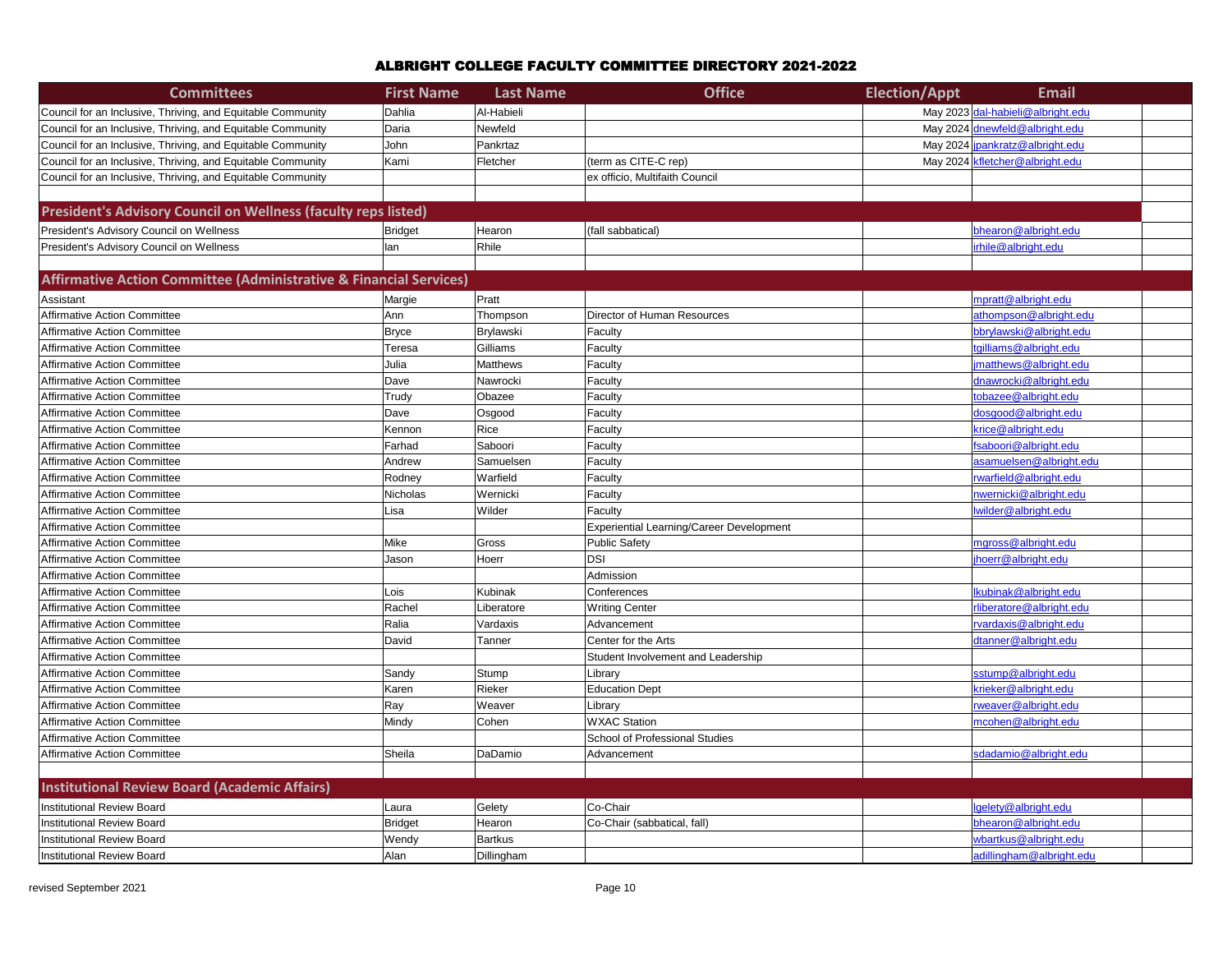| <b>Committees</b>                                                | <b>First Name</b>                | <b>Last Name</b>         | <b>Office</b>                                | <b>Election/Appt</b> | <b>Email</b>              |
|------------------------------------------------------------------|----------------------------------|--------------------------|----------------------------------------------|----------------------|---------------------------|
| Institutional Review Board                                       | Amy                              | Greene                   |                                              |                      | agreene@albright.edu      |
| <b>Institutional Review Board</b>                                | Susan                            | Hughes                   |                                              |                      | shughes@albright.edu      |
| <b>nstitutional Review Board</b>                                 | Daria                            | Newfeld                  |                                              |                      | dnewfeld@albright.edu     |
| <b>Institutional Review Board</b>                                | Bonnie                           | Rohde                    |                                              |                      | brohde@albright.edu       |
| <b>Institutional Review Board</b>                                | Gwendolyn                        | Seidman                  |                                              |                      | gseidman@albright.edu     |
| <b>Institutional Review Board</b>                                | Huy                              | Tran                     |                                              |                      | htran@albright.edu        |
| Assistant                                                        | Agela                            | Fonta                    |                                              |                      | afonte@albright.edu       |
|                                                                  |                                  |                          |                                              |                      |                           |
|                                                                  |                                  |                          | <b>Faculty Members on Trustee Committees</b> |                      |                           |
| Representatives to Trustees - Full Board and Executive Committee | Chief of Staff: Kathy Cafoncelli |                          |                                              |                      | kcafoncelli@albright.edu  |
| Representatives to Trustees - Full Board and Executive Committee | lan                              | Rhile                    | <b>Faculty Chair</b>                         |                      | irhile@albright.edu       |
| Representatives to Trustees - Full Board and Executive Committee | Guillaume                        | de Syon                  | <b>EPC Chair</b>                             |                      | gdesyon@albright.edu      |
|                                                                  |                                  |                          |                                              |                      |                           |
| Representatives to Trustees - Academic Affairs                   | Assistant: Angela Fonte          |                          |                                              |                      | afonte@albright.edu       |
| Representatives to Trustees - Academic Affairs                   | lan                              | Rhile                    | <b>Faculty Chair</b>                         |                      | irhile@albright.edu       |
| Representatives to Trustees - Academic Affairs                   | Guillaume                        | de Syon                  | <b>EPC Chair</b>                             |                      | gdesyon@albright.edu      |
|                                                                  |                                  |                          |                                              |                      |                           |
| Representatives to Trustees - Advancement and Communications     | Assistant: Shelia DaDamio        |                          |                                              |                      | sdadamio@albright.edu     |
| Representatives to Trustees - Advancement and Communications     | Michael                          | D'Errico                 | Arts & Humanities Div Rep (fall)             |                      | mderrico@albright.edu     |
| Representatives to Trustees - Advancement and Communications     | Patricia                         | Turning                  | Arts & Humanities Div Rep (spring)           |                      | pturning@albright.edu     |
| Representatives to Trustees - Advancement and Communications     | Pamela                           | Artz                     | Natural Sciences Div Rep                     |                      | partz@albright.edu        |
| Representatives to Trustees - Advancement and Communications     | Adam                             | Owenz                    | Social Sciences Div Rep                      |                      | aowenz@albright.edu       |
|                                                                  |                                  |                          |                                              |                      |                           |
| Representatives to Trustees - Enrollment Management              |                                  | Assistant: Nikki Mendoza |                                              |                      | nmendoza@albright.edu     |
| Representatives to Trustees - Enrollment Management              | Adam                             | Owenz                    | (F)EMC Convener                              |                      | aowenz@albright.edu       |
| Representatives to Trustees - Enrollment Management              | James                            | Bradley                  | Director of Institutional Research           |                      | jbradley@albright.edu     |
|                                                                  |                                  |                          |                                              |                      |                           |
| Representatives to Trustees - Student and Campus Life            | Assistant: Lisa Glenn            |                          |                                              |                      | Iglenn@albright.edu       |
| Representatives to Trustees - Student and Campus Life            | Kami                             | Fletcher                 | CITE-C rep to FEC                            |                      | kfletcher@albright.edu    |
| Representatives to Trustees - Student and Campus Life            | Denise                           | Greenwood                | <b>Hearing Board Chair</b>                   |                      | dgreenwood@albright.edu   |
|                                                                  |                                  |                          |                                              |                      |                           |
| Representatives to Trustees - Finance                            | Assistant: Margie Pratt          |                          |                                              |                      | mpratt@albright.edu       |
| Representatives to Trustees - Finance                            | lan                              | Rhile                    | <b>Faculty Chair</b>                         |                      | irhile@albright.edu       |
| Representatives to Trustees - Finance                            | Lisa                             | Wilder                   | <b>Budget Committee Convener</b>             |                      | Iwilder@albright.edu      |
|                                                                  |                                  |                          |                                              |                      |                           |
| Finance: Property, Land, & Equipment Subcommittee                | Assistant: Margie Pratt          |                          |                                              |                      | mpratt@albright.edu       |
| Finance: Property, Land, & Equipment Subcommittee                | lan                              | Rhile                    | FEC Rep.                                     |                      | irhile@albright.edu       |
| Finance: Property, Land, & Equipment Subcommittee                | Andrew                           | Junikiewicz              | appointed by FEC                             |                      | ajunikiewicz@albright.edu |
| Finance: Property, Land, & Equipment Subcommittee                | Lisa                             | Wilder                   | <b>Budget Committee Convener</b>             |                      | lwilder@albright.edu      |
|                                                                  |                                  |                          |                                              |                      |                           |
| Finance: Investment Subcommittee                                 | lan                              | Rhile                    | <b>Faculty Chair</b>                         |                      | irhile@albright.edu       |
| Finance: Investment Subcommittee                                 | Roberto                          | Mandanici                | <b>Budget Committee Rep</b>                  |                      | rmandanici@albright.edu   |
| Finance: Investment Subcommittee                                 | Farhad                           | Saboori                  |                                              |                      | fsaboori@albright.edu     |
|                                                                  |                                  |                          |                                              |                      |                           |
| Commencement Speaker Advisory Group                              | Assistant: Karen Shuker          |                          |                                              |                      | kshuker@albright.edu      |
| Commencement Speaker Advisory Group                              | Tamara                           | Black                    | Arts and Humanities                          |                      | tblack@albright.edu       |